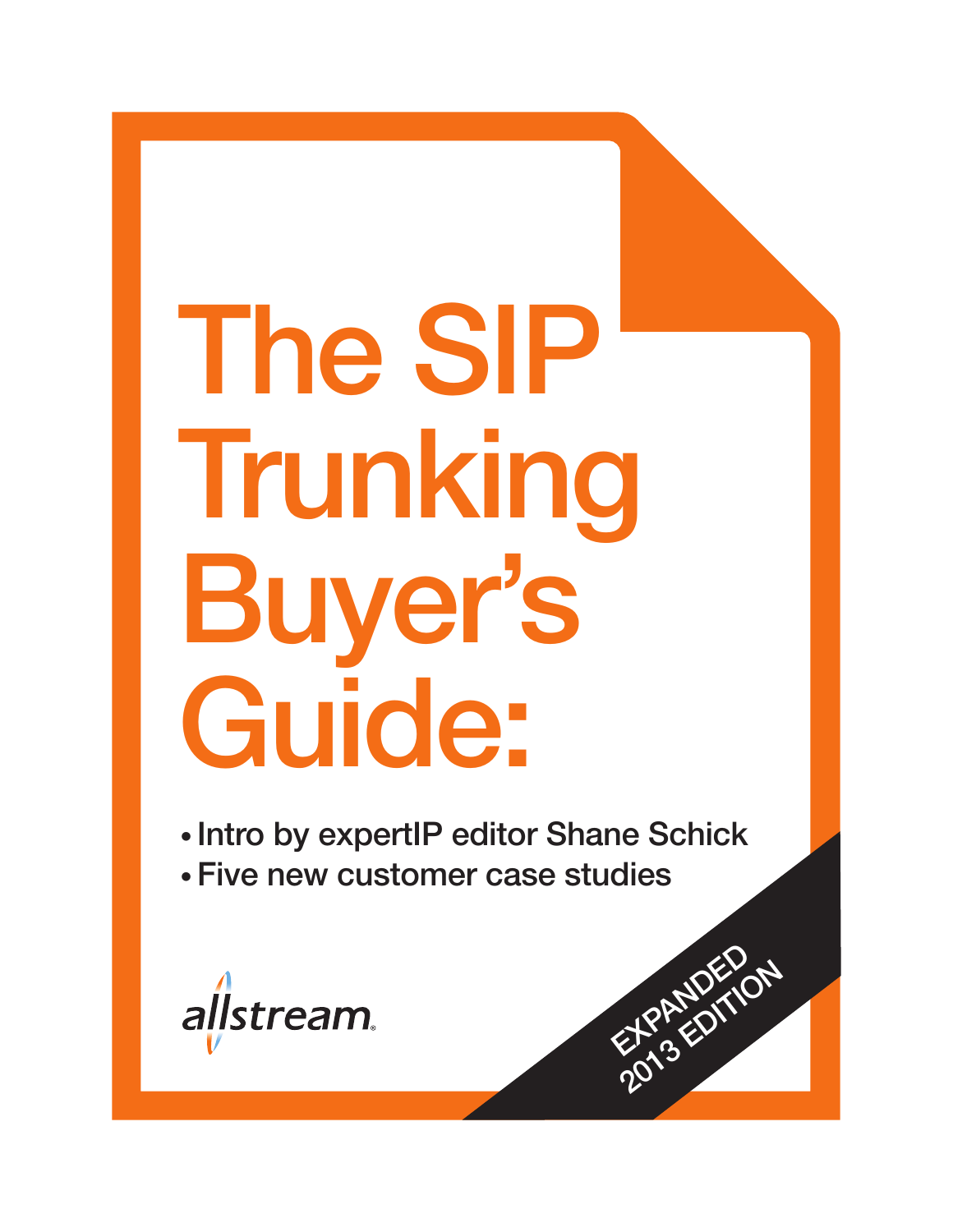## The SIP Trunking Buyer's Guide:

### Expanded 2013 Edition

| <b>Introduction by Shane Schick</b>                     | 03 |
|---------------------------------------------------------|----|
| 1. Getting Started: SIP Trunking 101                    | 05 |
| <b>An Overview</b>                                      |    |
| The Leading Benefits of SIP Trunking                    |    |
| <b>Business Continuity for Your SIP-enabled Network</b> |    |
| 2. Getting Ready for Deployment                         | 13 |
| Are You Ready for SIP Trunking?                         |    |
| The 5 Biggest SIP Implementation Mistakes               |    |
| What to Look for in a Vendor                            |    |
| 3. Resources                                            | 19 |
| The Top 7 Questions about SIP Trunking                  |    |
| <b>SIP in Action: Customer Case Studies</b>             |    |
| Revisiting the Business Case for IP Telephony           |    |
| <b>Why Allstream</b>                                    | 32 |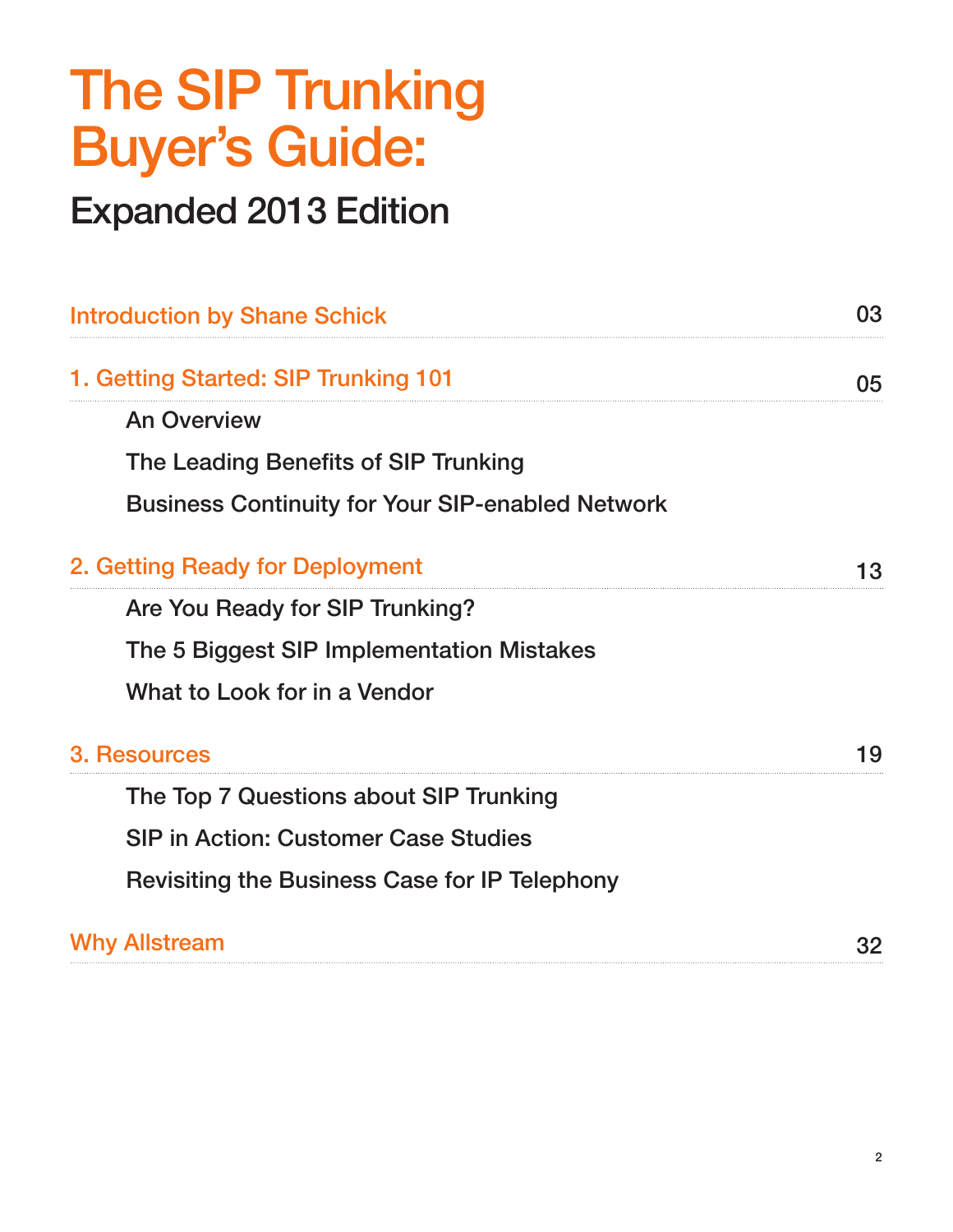## From voice + data to value Why and how you can use Allstream's SIP trunking eBook

Shane Schick, editor, expertIP

Last year Allstream kicked off a national conversation about the art of the possible in unified communications. That conversation included webinars, live events, an online calculator and dozens of posts and videos on Allstream's online community, expertIP. The most popular resource Allstream offered, however, was this eBook, and as the conversation about SIP trunking continues in a more strategic direction in 2013, the eBook deserves an upgrade.

#### New in 2013:

Among other things, we've added the following to the Expanded 2013 Edition:

- $\rightarrow$  Five updated case studies that show how Canadian organizations are creating value through the deployment of SIP trunking.
- $\rightarrow$  An in-depth guide to using SIP trunking to develop the broader business case for next-generation IP telephony.
- $\rightarrow$  Links to free downloads that will help IT departments execute SIP trunking projects quickly and easily.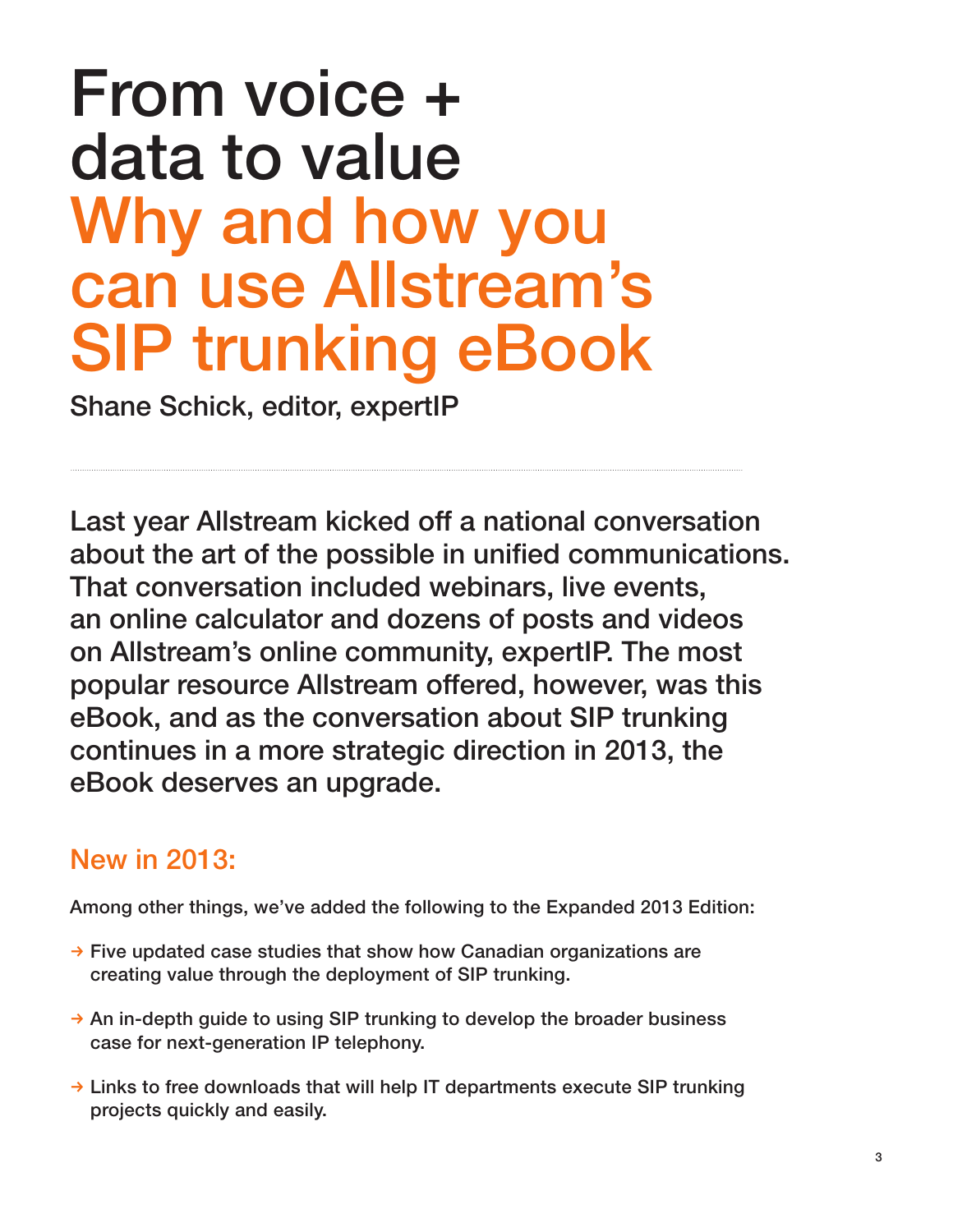#### May the converging forces be with you, not against you

Smart readers will use this eBook to not only address network pain points today, but pave the way for innovation tomorrow. There are many ways to do that, but Allstream has identified at least three converging forces that could present opportunities or challenges, depending on how CIOs address them. They include:

- $\rightarrow$  Collaboration, whether among distributed teams or between companies and their customers, is critical in an age of social media and real-time communications.
- $\rightarrow$  Mobility enhances collaboration by providing secure access to information anywhere, at any time, to any device.
- $\rightarrow$  Virtualization offers the kind of flexible, dynamic resource allocation of IT resources that makes both mobility and collaboration possible.

Of course, confronting the converging forces of collaboration, mobility and virtualization can be daunting for even the most experienced CIO. You have to start somewhere. Establishing a single, smart network that can run through to the Internet, the PSTN and the data centre simultaneously can provide the foundation for capitalizing on all three converging forces, and many others that will come later.

#### Experience counts

Allstream brought SIP trunking to Canada at a time when cost reduction and simplification of IT infrastructure were among the biggest pressures placed on Canadian IT departments. It's the reason SIP trunking made sense to many early adopters within Allstream's customer base. With voice and data moving over a single network, many multi-site organizations almost immediately saw their monthly expenses drop as well as increased productivity. The converging forces are a good way of thinking about how to extend the SIP trunking best practices in this eBook to accomplish even more.

A great conversation is more than the combination of voice and data, of course. It's something that informs, educates and inspires all parties involved. Hopefully this updated version of Allstream's eBook will do the same.

them felix

Shane Schick, editor, expertIP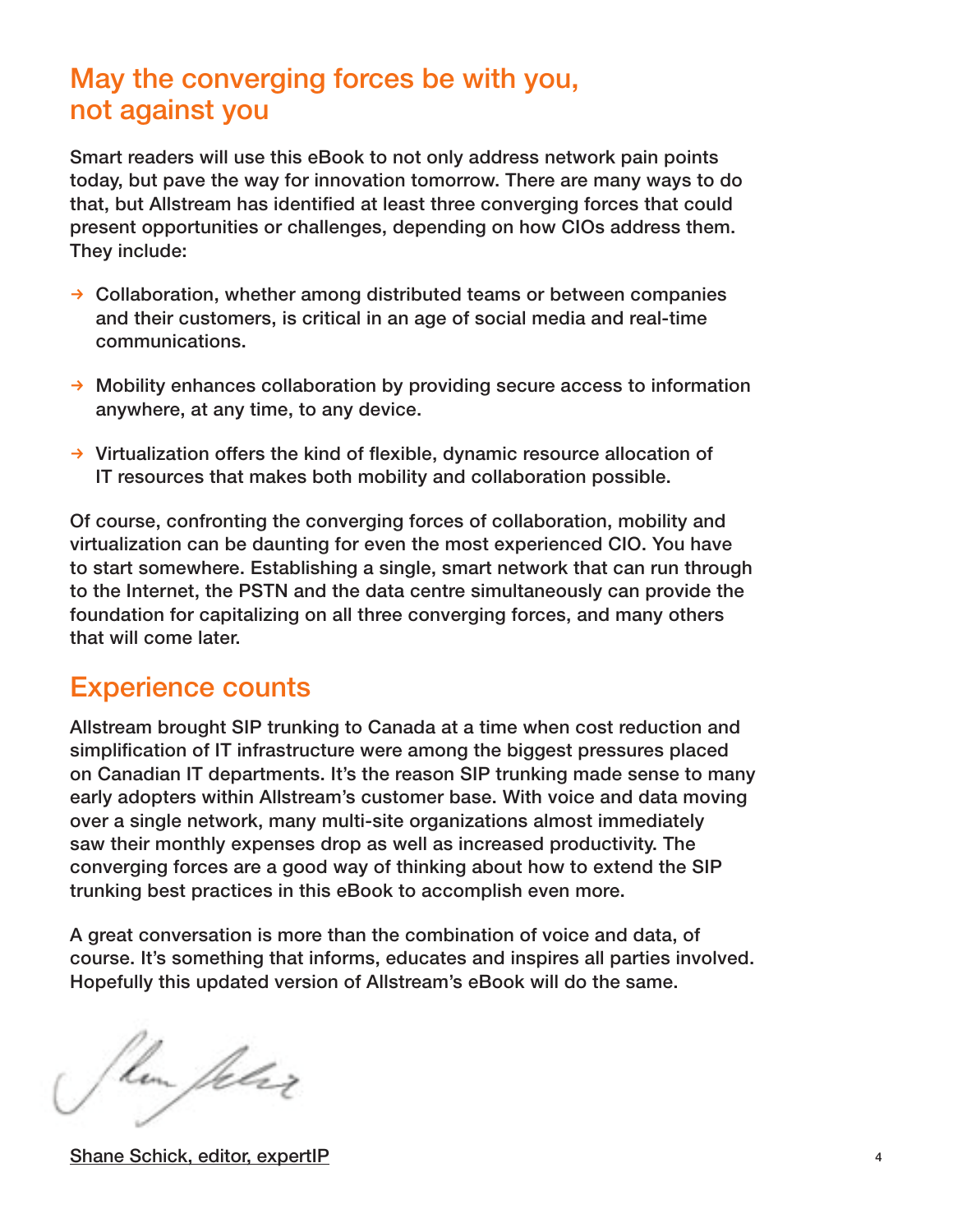## 1. Getting Started: SIP Trunking 101

"SIP is a profound change and it breaks the mould of 100 years of phone service. With SIP, phone numbers are no longer tied to fixed locations and circuits, allowing greater speed and flexibility in configuring a phone network. This lets a company respond faster to growth or changes in its market and have more comprehensive contingency planning"

– Bruce McKay, Solution Marketing Manager, Allstream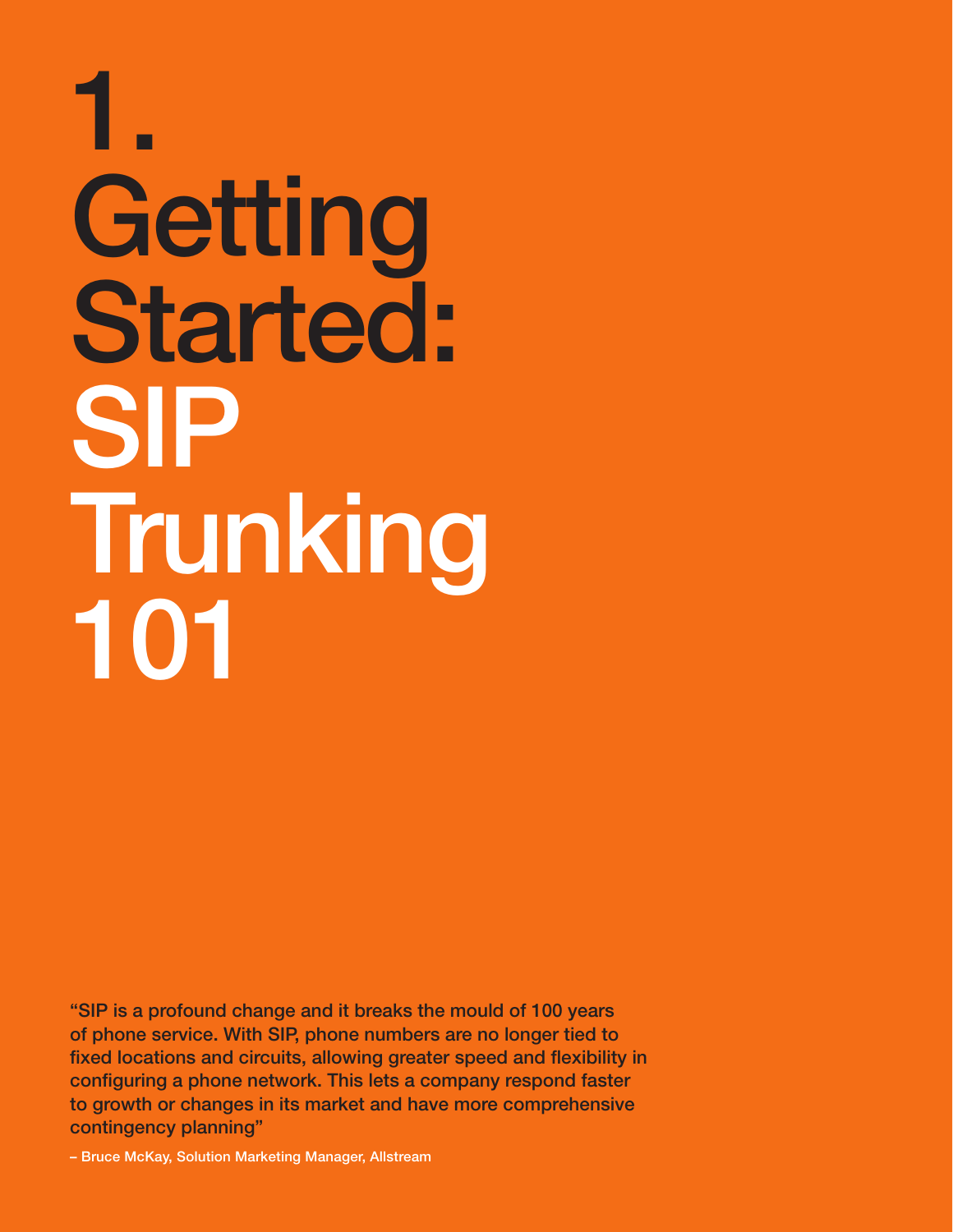## An Overview

Most businesses run standard PBX or key systems that are supplemented by trunk side access services purchased from traditional telephony providers (also known as TDM trunking). T1, PRI, BRI and analog lines typically handle voice traffic to and from the Public Switched Telephone Network (PSTN).

In this situation, businesses must manage each voice and data connection and network separately. This separation creates the need for multiple infrastructures, cabling systems, maintenance processes and subscription fees. Running multiple networks also results in a high degree of inflexibility, as the networks don't work with each other to help businesses scale and adapt to new technology.

Session Initiation Protocol (SIP) trunking uses IP and Internet technologies to converge voice and data traffic over a single network. It allows businesses to connect an IP PBX to the PSTN via a service provider IP access circuit. As a result, businesses will no longer need traditional PSTN circuits. Just one IP access can handle a variety of communications including VoIP, interoffice voice communication, data traffic and Internet traffic.

"Although cost reduction is important, sometimes it's not the primary driver, a lot of companies want to take advantage of advanced communications technologies."

– Melanie Turek, Industry Director, Information Communications Technologies, Frost & Sullivan

#### Why Choose SIP Over Other VoIP Protocols?

VoIP technology allows you to make and receive phone calls over IP networks such as an MPLS network or the Internet. SIP is a signalling protocol that excels at establishing, managing and terminating real time communications such as voice, video and other media sessions. Here are three key advantages of SIP:

- $\rightarrow$  SIP addresses the shortcomings of traditional phone lines, delivering additional cost savings and productivity benefits to businesses with IP telephony investments.
- $\rightarrow$  Businesses deploying SIP trunking today are likely to enjoy accelerated growth and greater profitability through operational efficiencies and a more productive workforce.
- $\rightarrow$  SIP can add value to existing communications investments and boost an organization's longterm competitive positioning.
- $\rightarrow$  SIP enables businesses to get more from unified communications by enabling end-to-end IP connectivity throughout the organization, making UC features more accessible, efficient, and easier and less expensive to manage.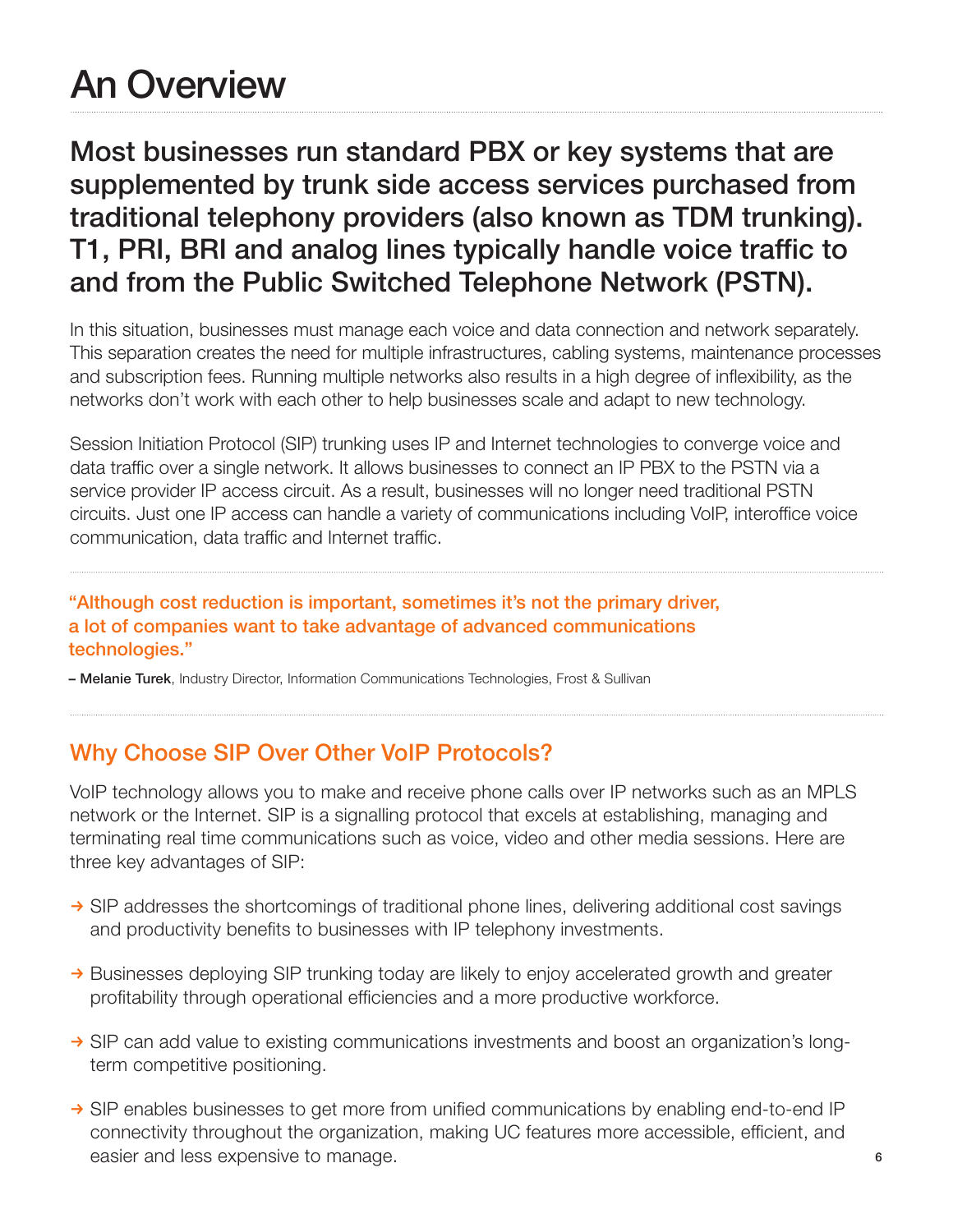#### Typical SIP Implementation Scenarios

The diagrams below depict a typical SIP trunking implementation for a single site location and a business with multiple locations.

#### Single Location Business With Internet Access: Before



Before: Office computers and telephones run on a LAN, with a data connection to the Internet and voice to the PSTN via a PBX.

#### Single Location Business With Internet Access: After



After: Telephone calls are now made through the Internet, which is connected to the PSTN and out to the world via a SIP trunk. You no longer need a dedicated voice connection to the PSTN, reducing costs, simplifying network management time and maintenance, and increasing efficiency.

#### $\bigoplus$ (出 Internet Data **Data Network**  $\frac{1}{2}$  $\frac{1}{2}$ \$E Small Office **PSTN**  $\frac{1}{\sqrt{2}}$ o

Before: Multiple offices connected by a data network, with each location managing its own connections to the Internet and to the PSTN through multiple PBXs. Voice and data are run over separate networks, leading to duplication of equipment and connection points.



After: An IP VPN has been deployed, simplifying the network, controlling costs and improving business flexibility. That data network is then connected to the PSTN via a SIP trunk, eliminating the need for PBX connections at each office. The data network now carries voice traffic, with business continuity through automated failover capability in case of network failure.

#### Multi Location Business: Before **Multi Location Business: After**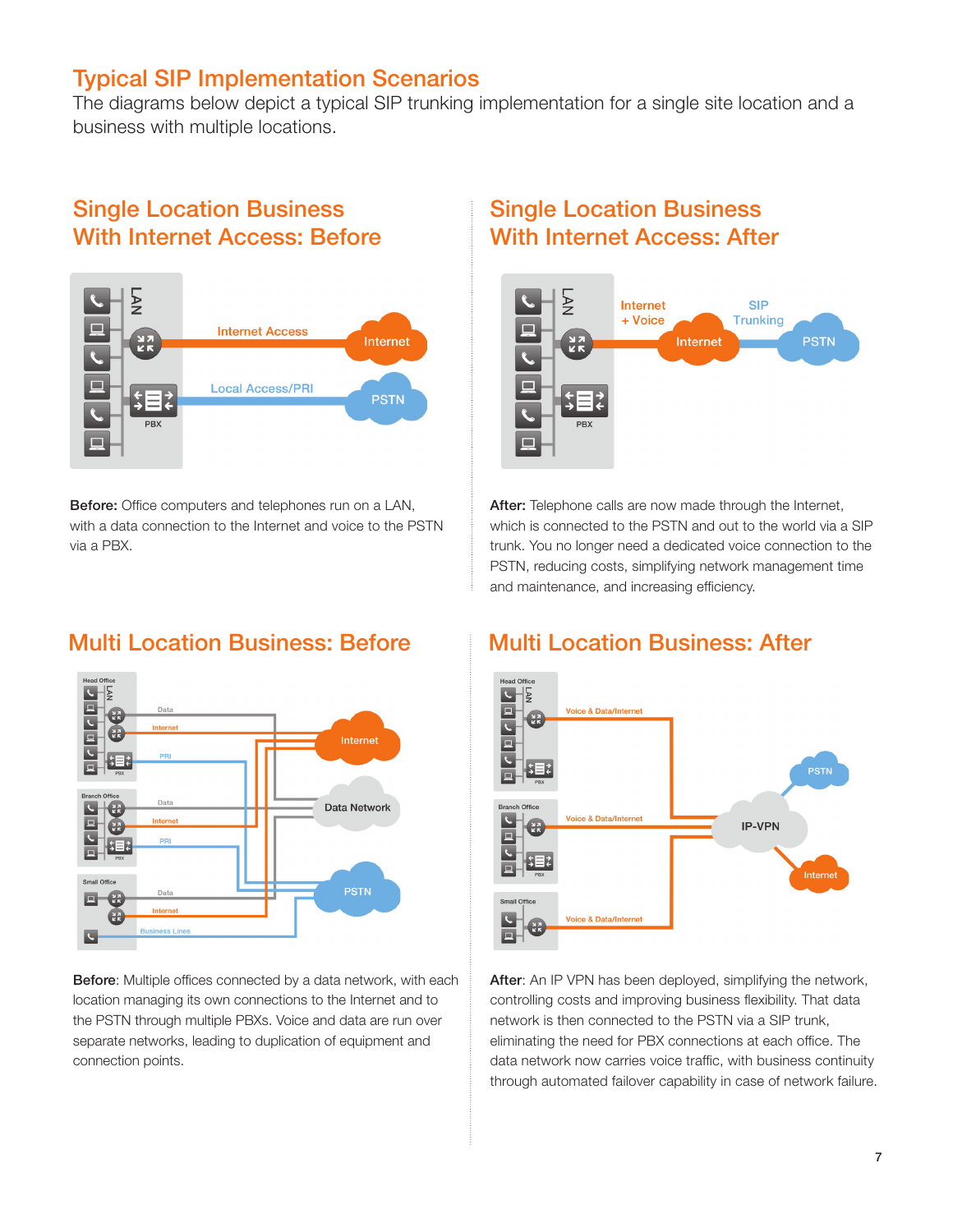## The Leading Benefits of SIP Trunking

#### In 2011, Frost & Sullivan surveyed 205 C-level executives about their investment decisions in communications and collaboration products and services. The study revealed that businesses primarily deploy IP telephony to reduce costs and enhance employee mobility.

However, SIP trunking can also help unify your communications to give you a tremendous competitive advantage. Companies using legacy networks risk falling behind competitors that have upgraded to SIP, because traditional telephony cannot deliver the many benefits of SIP trunking. Legacy networks also have limited call redirection capabilities, which increases the threat of downtime that can cripple your business.

#### Here are some of the key benefits of SIP:



Perhaps the biggest benefit of SIP trunking is that it substantially improves business flexibility. Because SIP trunking is not tied to specific locations, it allows you to maintain a virtual presence in any area where your provider offers service. For example, if your headquarters are located in Vancouver, but you want to launch a marketing campaign in Montreal, you can use Montreal phone numbers even if you do not have an office or telephone lines there.

When you open a new office, you can activate telephone numbers for that region before the site opens. SIP trunks may be used to consolidate all of your switches into one or two physical locations so you don't need to buy voice circuits in every city where you have an office. This provides you with a faster time-to-market and is a cost-effective way to build a presence in a new location before you are up and running.

### Support Your Remote **Workforce**

In today's mobile economy, employees rarely spend all of their time at the office. According to Frost & Sullivan, 85% of companies have remote employees. SIP trunking gives you the technology to support your remote workers while maintaining a professional presence. For example, a customer can call a remote employee's single reach number, and the call will automatically be routed to the employee's cell phone. This makes it look like your remote workers are in the office, even when they are working from home.

Enabling employees to work remotely can also help you save on office space and equipment, as you won't need a phone line or desk for everyone in your company.

"Many companies are now going global, when five years ago, they didn't have the technology to be global, this makes them look at their technology infrastructure and ask how they can enable communications in a way that makes them more productive."

– Melanie Turek, Industry Director, Information Communications Technologies, Frost & Sullivan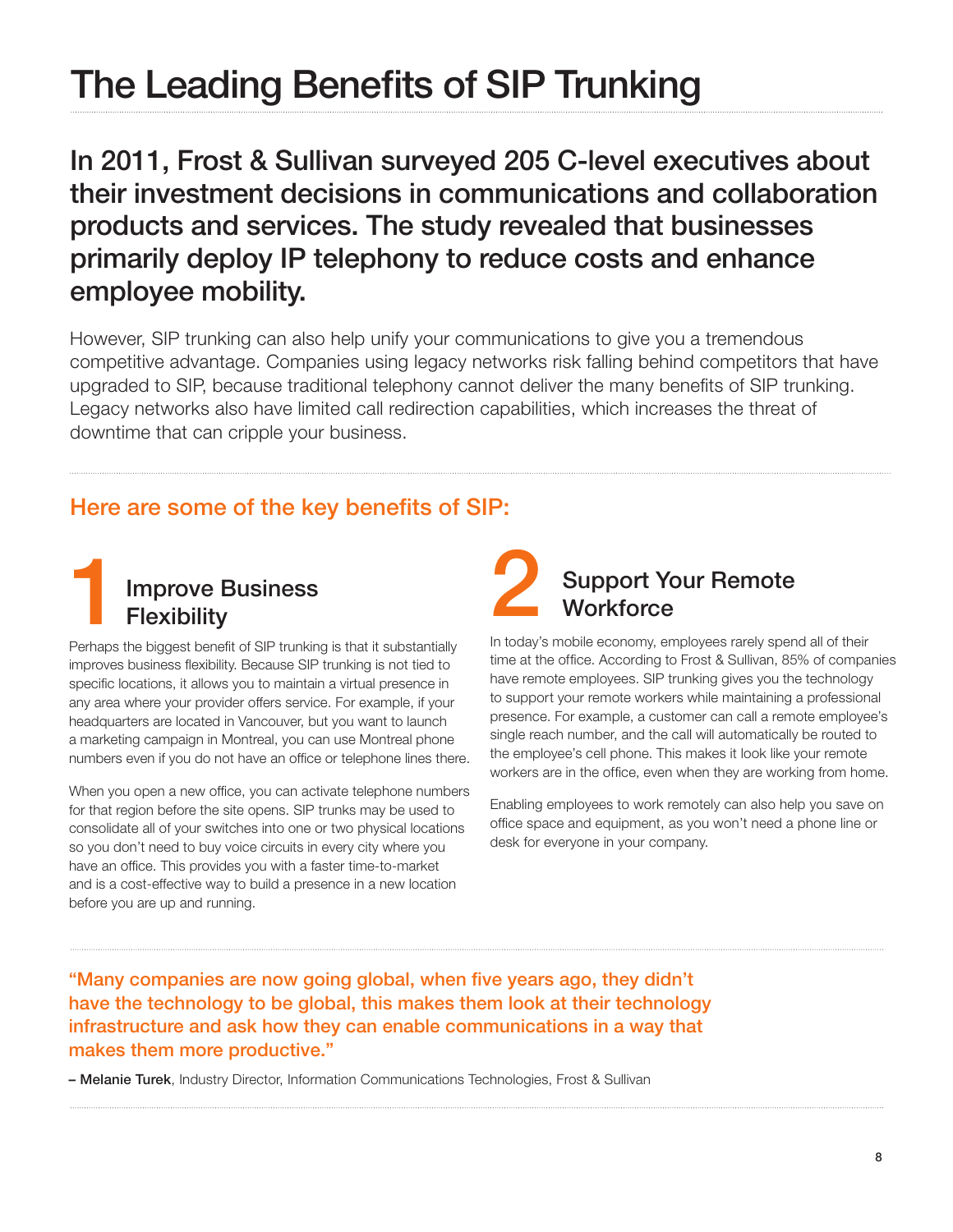#### Maximize Unified<br>Communications Performance Maximize Unified Communications Performance

SIP trunking provides an optimized environment for advanced unified communications capabilities by eliminating many of the inefficiencies of traditional TDM telephony and PRI circuits and streamlining the integration of voice with other network applications. With a SIP infrastructure in place, an enterprise can simultaneously deploy UC apps like presence, instant messaging, video-conferencing, common virtual white-boarding and more, maximizing UC capabilities and bringing significant productivity gains.

SIP also helps provide the cross-functionality necessary to extend UC solutions to the devices that employees are using at work and bringing to work. SIP trunking can even extend some UC applications such as presence beyond the LAN. For instance, with a SIP-enabled network in place you can configure presence to reveal the status not only of coworkers, but also clients and partners outside the organization. The potential for efficiently converging advanced communications capabilities onto a single IP network is so great that many technology manufacturers are developing their future UC and collaboration applications to run over SIP-enabled network infrastructures.



A key driver that propels businesses towards SIP trunking is cost savings. Converging your voice and data onto one network allows you to cancel subscriptions to multiple voice circuits, which results in significant savings on long distance and hardware costs. For instance, using SIP trunking eliminates the need for every location to have a PBX. You can further control costs by buying only the bandwidth you need and sharing it between voice and data.

#### Enhance Network<br>Productivity Enhance Network **Productivity**

SIP trunking is an enabling service that consolidates networks and lets them work together. By centralizing your voice and data, you can eliminate excess equipment, make your network more efficient and spend less time on management.



SIP trunking allows you to centralize business continuity and disaster recovery. When a traditional network is interrupted, you must manually re-route it. With SIP, if the power goes down in one office, the network can automatically redirect calls to another site without disrupting business. Because SIP trunking vastly reduces the need to have hardware at all locations, phone service is also more reliable as potential points of failure are eliminated.

SIP trunking can also enhance the return on your existing investments. When businesses that have invested in IP networking technology adopt SIP trunking, they achieve a number of cost and efficiency benefits that can accelerate the payback on those investments.

"SIP provides a basis and framework to go way beyond just voice, as people look at unified communications and ways to expand how they do business – through things like video and collaboration – an IP infrastructure that utilizes SIP helps to make that happen."

– Grant Bykowy, Director, Voice and IP Communications Strategy, Allstream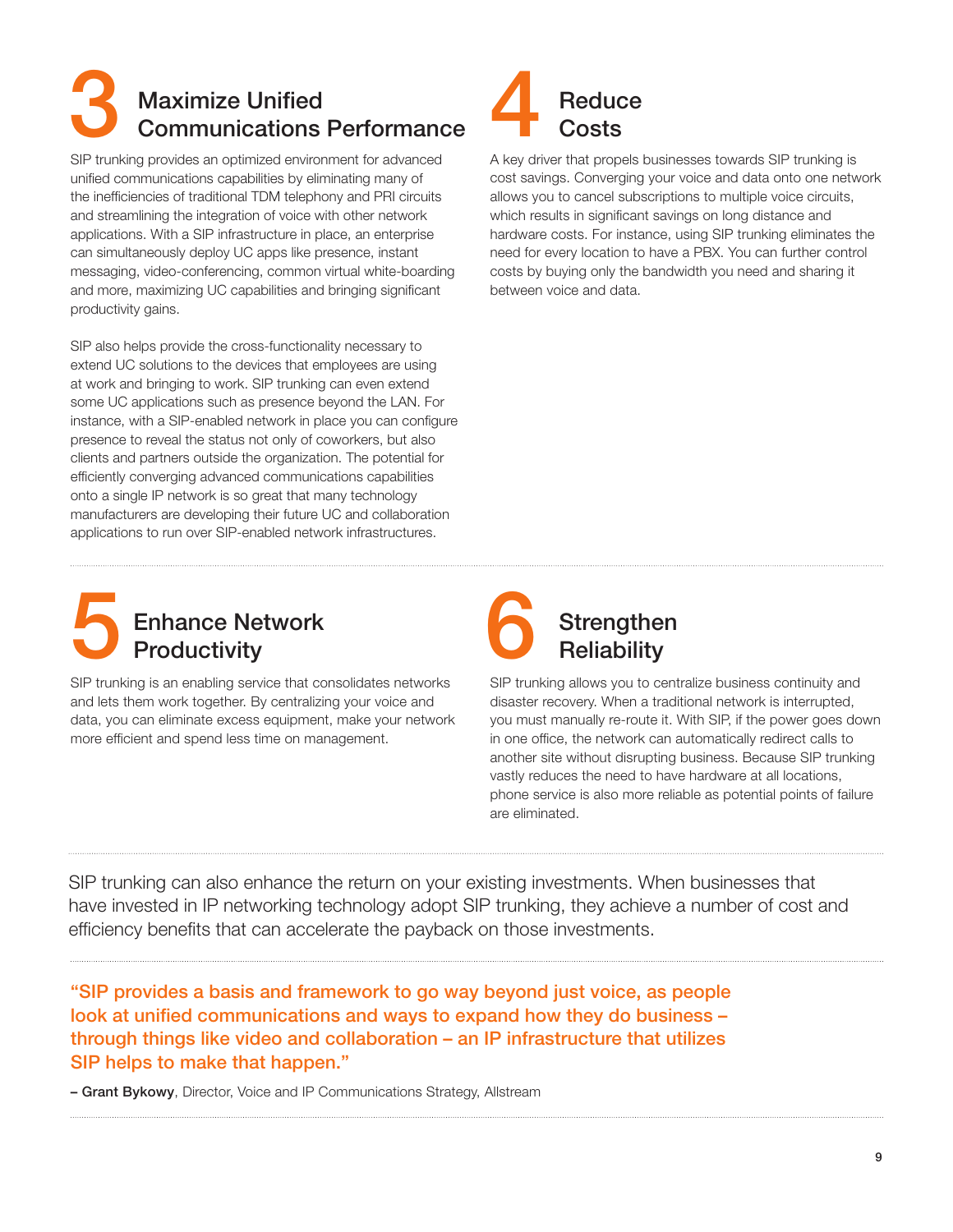#### Related Resources

- → Try this convenient ROI calculator
- → Watch this video to learn more about the business benefits of SIP trunking
- → More benefits of SIP at allstream.com
- → Watch the SIP Trunking: Take Your UC Strategy to the Next Level webinar
- → Download this free Allstream white paper on best practices for deploying UC with SIP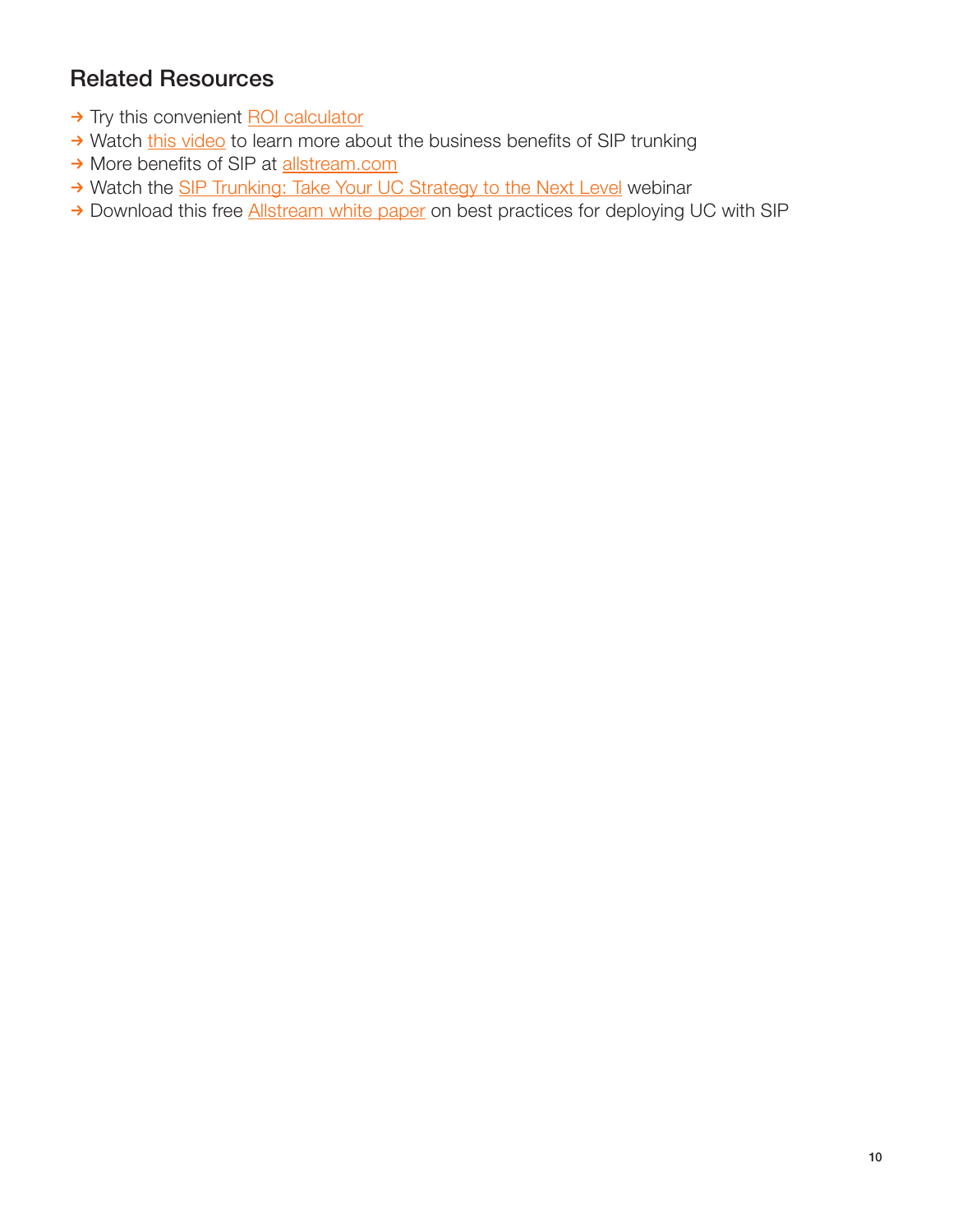## Business Continuity for Your SIP-enabled Network

SIP trunking lets you centralize your business continuity and disaster recovery facilities, greatly improving your ability to keep your business running during a crisis or outage and enabling faster recovery times. Like any technology, SIP trunks can be disrupted by outages or disasters, but with an effective business continuity plan in place, you can continue to communicate internally and to your customers, partners and suppliers even when those trunks are affected.

The diagram below illustrates a typical SIP trunking-based enterprise communications network protected by key business continuity features that guard against SIP trunking connectivity outages. The enterprise operates one headquarters and two branch locations. Its main connection to the PSTN is through SIP trunks that connect to a service provider's network that provides Wide Area Network (WAN) connectivity for all three locations.



The implementation scenario depicted in the diagram can be expanded to incorporate multiple branch offices without changing any of the key features.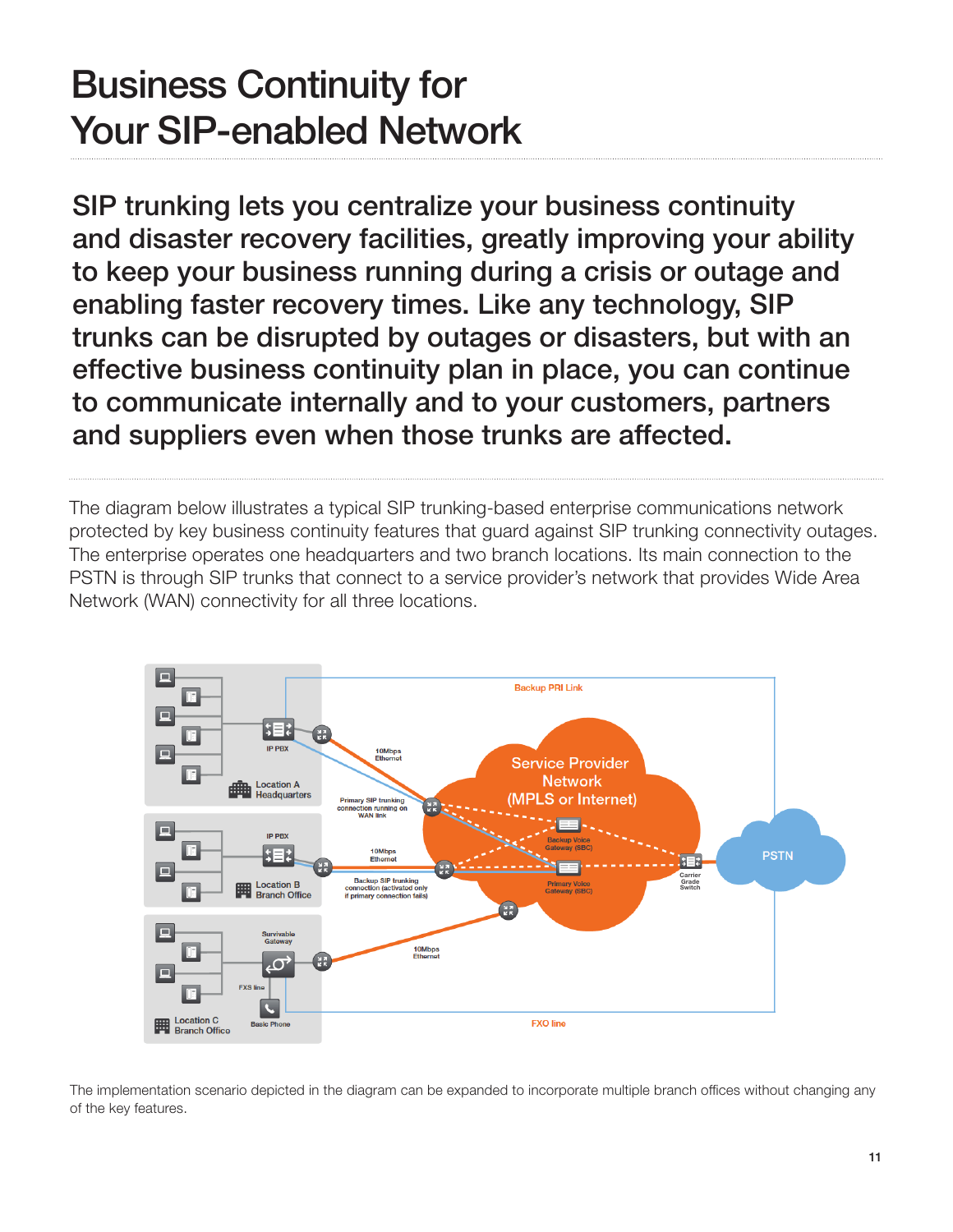#### Service Protection Features

#### Protection in case of inaccessibility of a service provider voice gateway

The SIP trunks typically connect to the primary voice gateway implemented through the deployment of a session border controller (SBC). Should the primary voice gateway become inaccessible, SIP traffic is rerouted to the backup voice gateway, also implemented through an SBC. The service provider will typically place the backup SBC in a different geographical area and will work with the customer to ensure that failover to the backup SBC and fail back to the primary SBC takes place automatically.

#### Protection in case of loss of IP connectivity at the headquarters

In the diagram, the enterprise headquarters is connected to the service provider network through a 10MBps Ethernet connection. If the connection to the headquarters fails, the SIP trunks are engineered to terminate using the backup SIP trunk connection to the IP PBX at location B. The PBX at location B will then control all voice communications for locations B and C. At the headquarters, the enterprise can still connect to the service provider through a backup PRI connection.

When a backup PRI is not available, other strategies to provide redundancy for the SIP trunks may be employed. In this case, the SIP trunking connectivity may be protected, together with other data applications, through the availability of a secondary WAN access connection. To ensure maximum diversity, the secondary WAN connection should use a different access technology (wireless, DSL, Internet) and in some cases a different service provider.

#### Protection in case of total loss of IP connectivity at a branch location

Location C does not have an on premise PBX. During normal operations all SIP terminals (phones included) are registered with the IP PBX at the headquarters and rely on that system for call routing and processing. If the WAN connection at location C fails, a survivable gateway device that interfaces between SIP terminals and the WAN can act as a mini-PBX to register local SIP terminals and to process local calls. The connection to the PSTN is maintained through an FXO line that is connected to the survivable gateway.

#### Protection against loss of power

If electrical power is lost at location C, the survivable gateway can provide a "fail to wire" FXS interface that allows the connection of a basic telephone set. This phone set can then be used to make basic calls to the PSTN by using the FXO line. In many cases the survivable gateway and the edge router are implemented on a single device allowing for a very simple deployment.

#### For more information on protecting your SIP-enabled network against an outage or disaster, download this free Allstream white paper.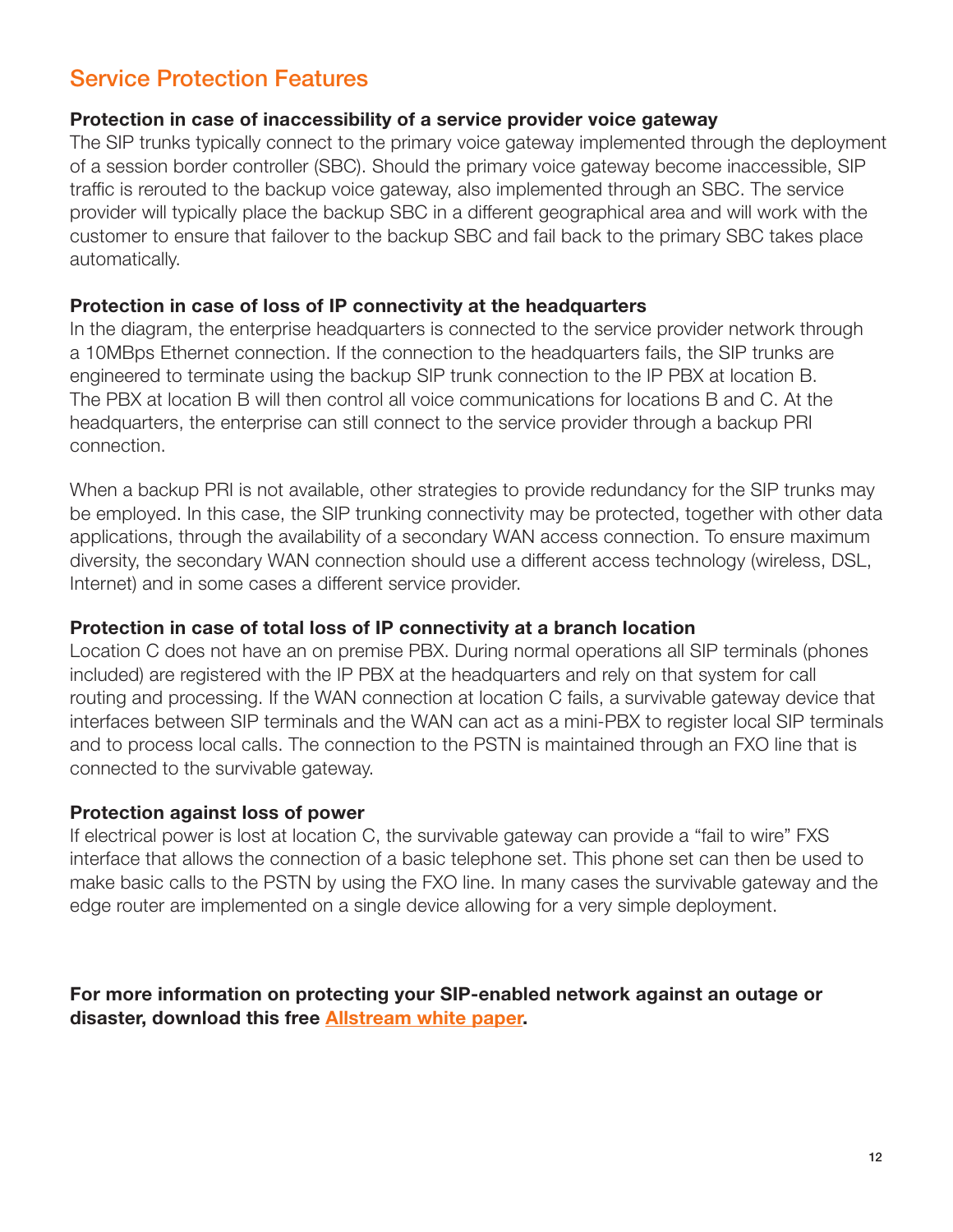# 2. Getting Ready For Deployment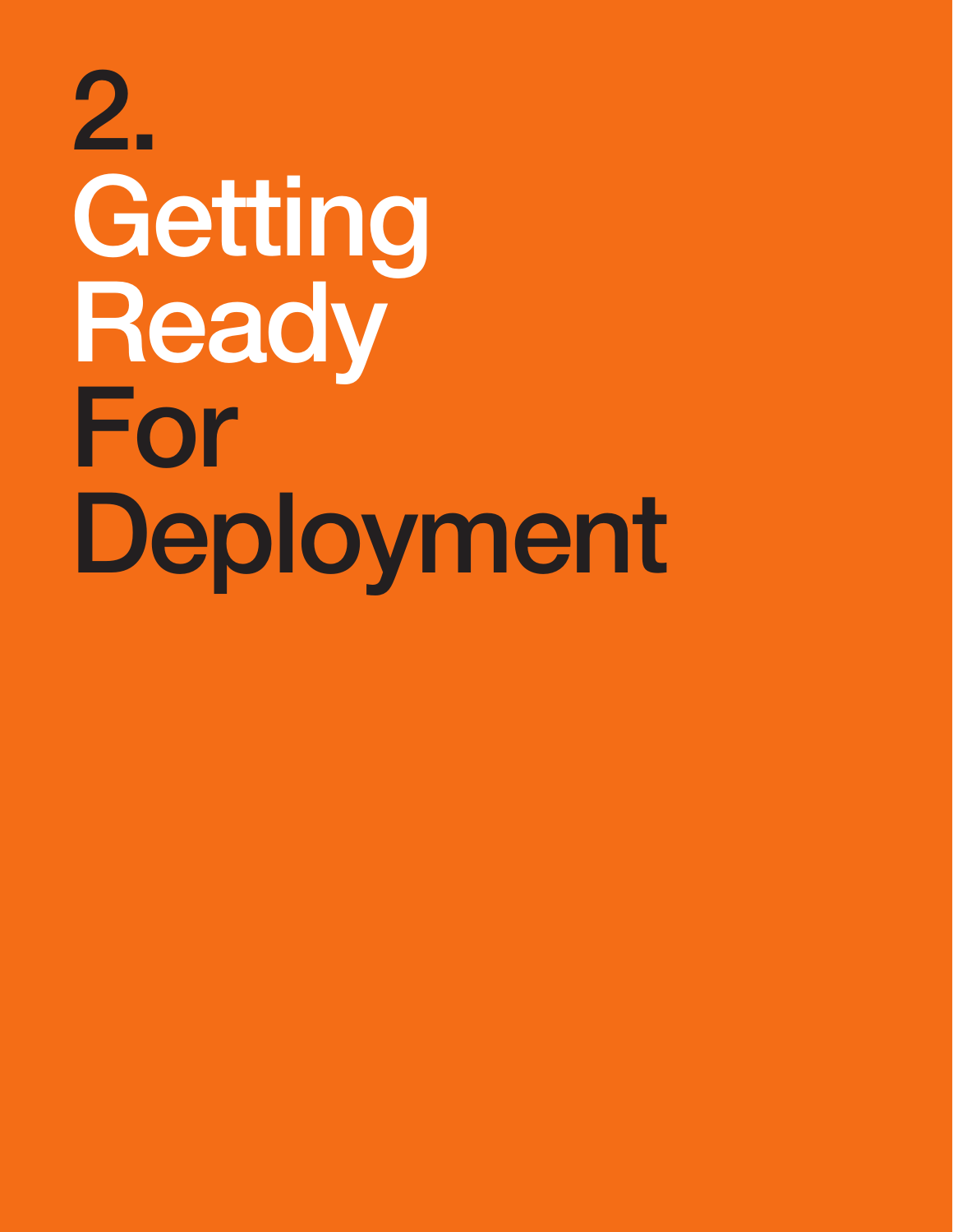## Are You Ready for SIP Trunking?

While SIP trunking can provide your business with many benefits, you must first determine if you have the systems and resources necessary to achieve these benefits. A network assessment can let you know if you are ready for SIP trunking.

- 9 Questions to Ask During a Network Assessment
- 1 How many locations do you have?
- 2 What is the size of your WAN network?
- 3 How many phone connections and lines do you have?
- 4 Is your existing equipment outdated?
- 5 Do you have enough bandwidth?
- 6 Do you have IP PBXs?
- 7 Are your PBXs SIP-enabled?
- 8 Are your phones SIP-enabled?
- 9 Are you talking to a service provider who can meet your needs?

#### The Minimum Requirements for SIP Trunking Implementation

- $\rightarrow$  SIP capable telephony equipment such as an IP-PBX or trunk gateway.
- $\rightarrow$  An IP communications infrastructure, typically an MPLS network or high-speed Internet connection.

Whether you are an SMB or an enterprise, a good provider should be able to give you a scalable solution that meets your needs.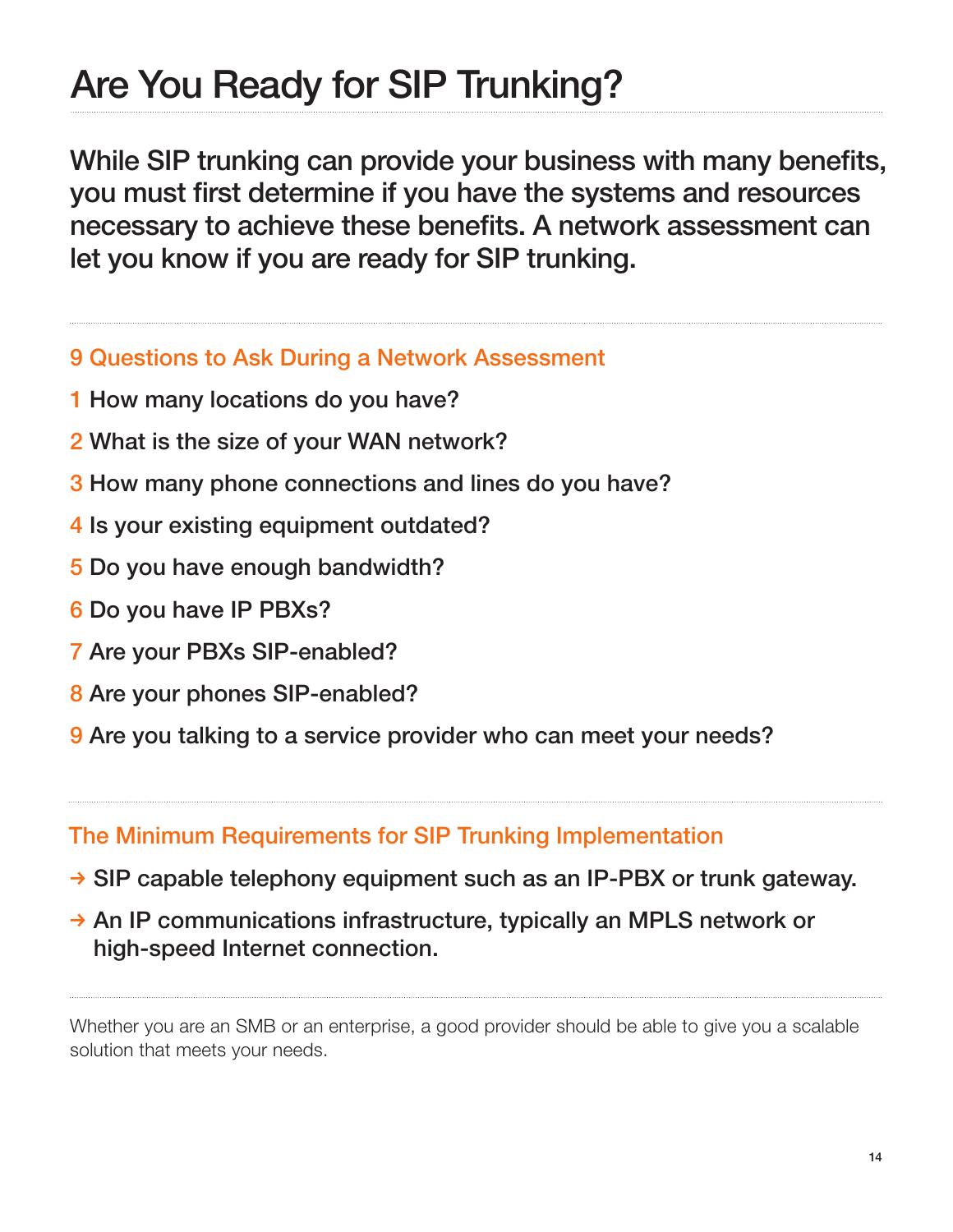## The 5 Biggest SIP Implementation Mistakes

Although SIP trunking can bring you tremendous benefits, there are a number of pitfalls that can slow your time to market and create management hassles. Here are five of the biggest SIP implementation mistakes.

#### 1 Not Gaining a Holistic View of Your Telecom Environment

 Before you implement SIP, you must first understand what systems and features you already have. You should also understand your calling patterns (e.g. the number of local vs. long distance calls and the number of interoffice calls vs. calls to the outside world).

#### 2 Failing to Ask Your Users What They Want

 It's critical to understand what your end users want from their communications. For example, many employees are now accessing corporate data through their mobile devices, so you may need to use SIP trunking to support a bring your own device (BYOD) program. Your end users may also want to take advantage of advanced communications tools such as video, instant messaging and web collaboration.

 "Even through you may not be ready to deploy these advanced communications today, you should think about what you want to do with them in the future," says Turek.

 You should also learn what your end users are doing to get around your corporate network to meet their communications needs. These work-arounds can create security problems, so they must be addressed.

#### 3 Choosing a SIP Provider Who Does Not Have Processes for Handling Problems

 You and your SIP provider should think through any "what if" scenarios. For example, what will your provider do if the SIP trunk fails or a power outage occurs? Your vendor should be able to address any issue, work with you to define business continuity provisions, and keep you up-andrunning during a disaster.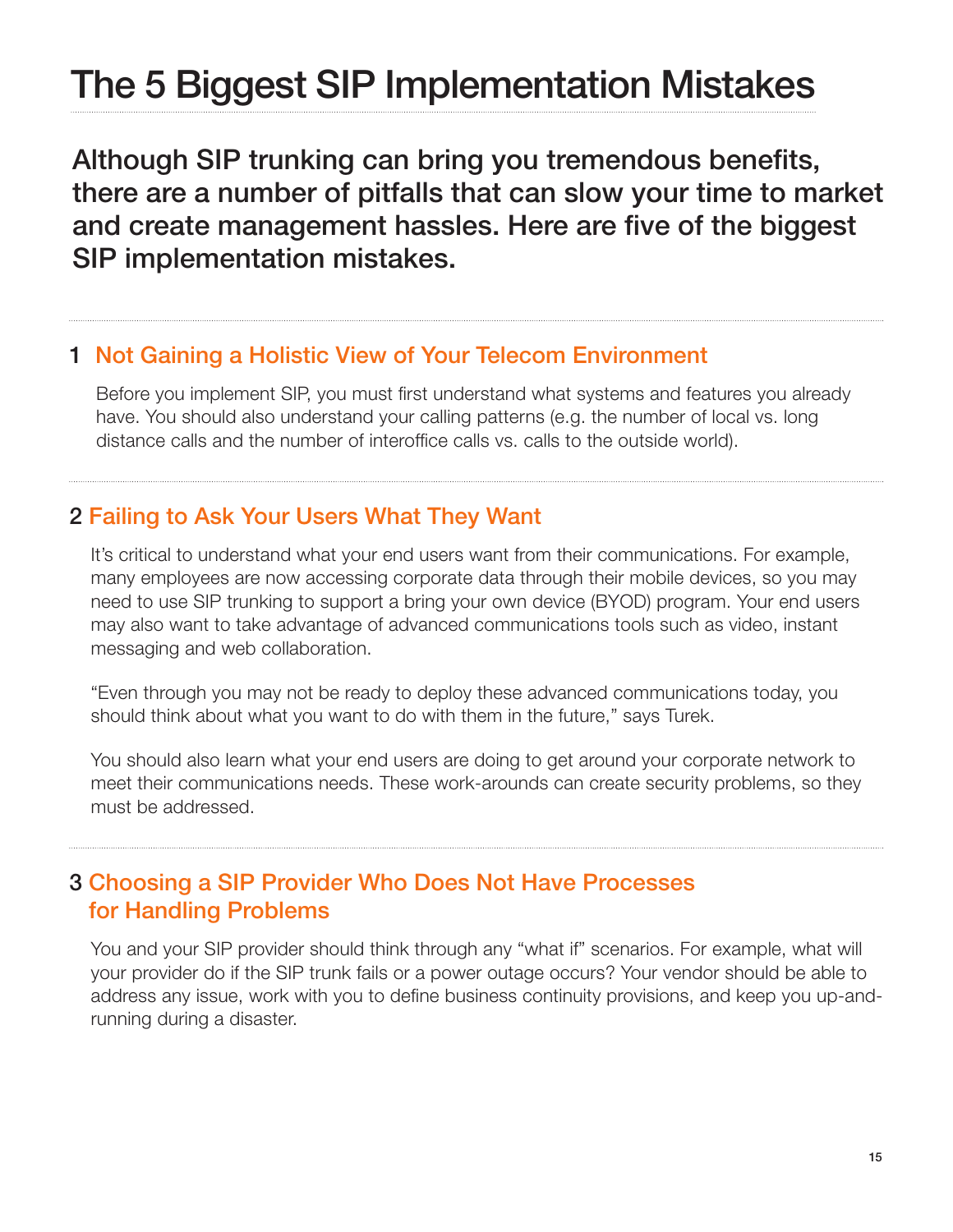#### 4 Not Giving Voice Traffic Priority

 Your SIP provider should ensure that your voice traffic gets priority over other forms of traffic. This will ensure that your phone calls are always clear and your users don't notice a drop in quality after you implement SIP. If you want to run video over your network, you should also consider a service provider that can support multiple classes of service to assign the appropriate priority to video, voice and data traffic.

#### 5 Failing to Consider Administration and Billing

 Some organizations have administration or billing issues after they switch to SIP trunking, as their internal processes need to consider the new technology. For example, a multi-location organization may send one office a huge phone bill for all of its sites, while its other offices don't receive any phone bills. These issues need to be reconciled internally so people know that they are being charged the right amounts.

Most of these mistakes can be avoided with proper planning. It's important to work with a knowledgeable provider who can guide you through the process and consider all of your business and technology needs.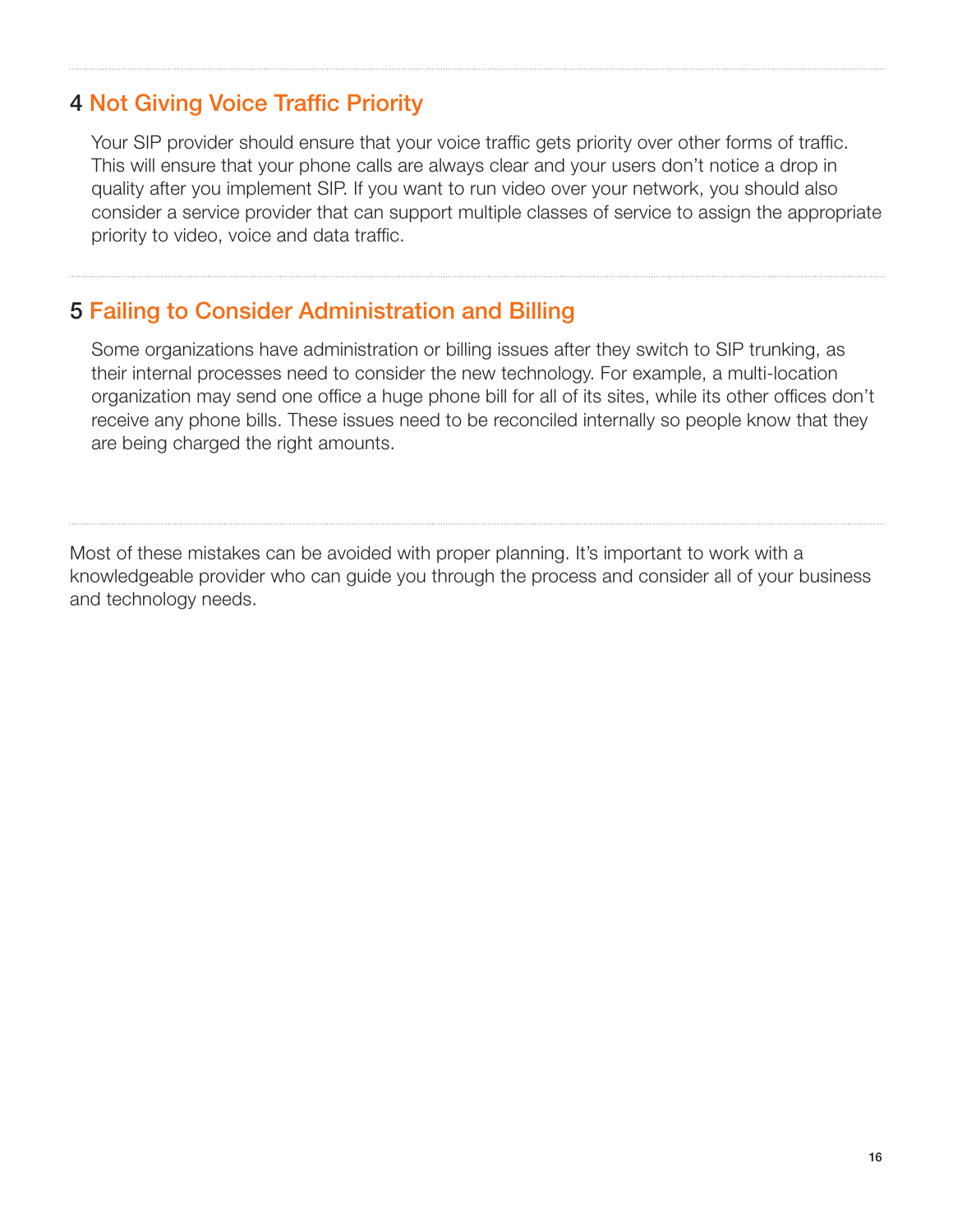### What to Look for in a Vendor (Why All SIP Providers Are Not Created Equal)

With the growth of the SIP trunking market, many providers – both established and new – claim to offer the best services. All of these options can make it challenging to cut through the fluff and find someone who can help you realize the benefits of SIP trunking. Below are five key qualities to look for in a SIP trunking service provider:

#### **Quality**

Running your voice traffic on a data network helps you save money, but when you do so, you must make sure the voice traffic gets priority. This will ensure that your voice is always clear and your users do not complain about bad connections. A SIP trunking provider that owns and operates their network can provide you with the best quality service. In addition, good SIP trunking providers can tag voice packets with class of service (CoS) markers to give them priority over other forms of data on your network.

#### **Network**

SIP trunking connects your private voice network to the public phone network via a SIP enabled connection. A SIP trunking provider that owns and operates national voice and IP data networks can route calls with fewer handoffs or points of interconnection. This can ensure you get the best quality service that is easy to manage and support.

#### Interoperability

SIP is an extensible open signaling protocol, which allows developers flexibility on implementation details. Because of this flexibility, it is important that your SIP trunking provider has an interoperability lab and equipment certification program. Leading providers certify platforms from major UC vendors such as Cisco, Mitel and Avaya to ensure that equipment will function properly with their network. SIP trunking providers should also offer interoperability testing for custom applications or non-certified equipment, and advise you on any potential issues with your communication network.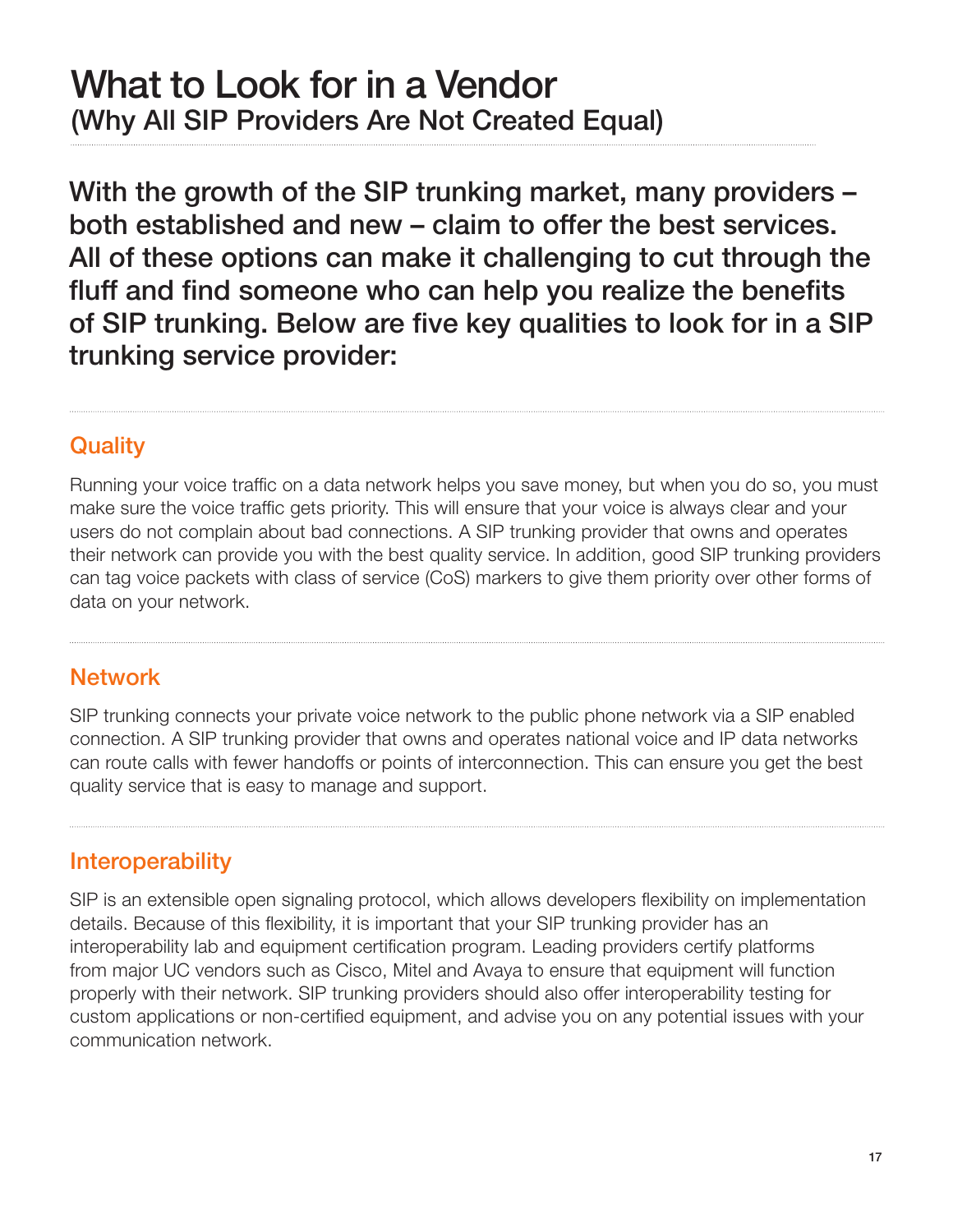#### **Experience**

As more organizations are discovering the benefits of SIP trunking, more vendors are launching new solutions. Look for a provider with a mature product, as this shows that they are committed to SIP. A vendor who has experience deploying SIP can help you use it to super-power your unified communications (UC) infrastructure.

#### Value

Select not only a SIP provider, but a trusted advisor. Your SIP trunking provider should not only sell the product, but also help you quantify and qualify the benefits for your organization. Each industry will achieve different benefits from SIP trunking, and your vendor should be able to explain your specific cost and operational benefits.

#### Proven Processes

Ensure that your SIP provider has processes for handling problems and meeting new requirements. They should provide you with a roadmap, support your needs and integrate with your existing systems. During the architecture and design phases, you and your SIP trunking provider should think through any "what if" scenarios. For example, what will your provider do if the SIP trunk fails? Your vendor should have solid processes for addressing any issues.

Your SIP trunking provider should also make your implementation as low-risk and efficient as possible. They should provide you with a single point of contact for all of your questions and concerns. Their project plan must allow you to focus on your core business while they focus on testing, project management and simplifying your complex networks.

#### **Security**

SIP is a new form of traffic that will need to run on your data network – one that your network may not recognize. Most Internet-based deployments require firewall updates or the deployment of a SIP-aware gateway or session border controller. For greater security, a private IP-VPN network service can completely protect your traffic from Internet-based threats. Your SIP trunking provider should guide you through your options and recommend the most appropriate solution.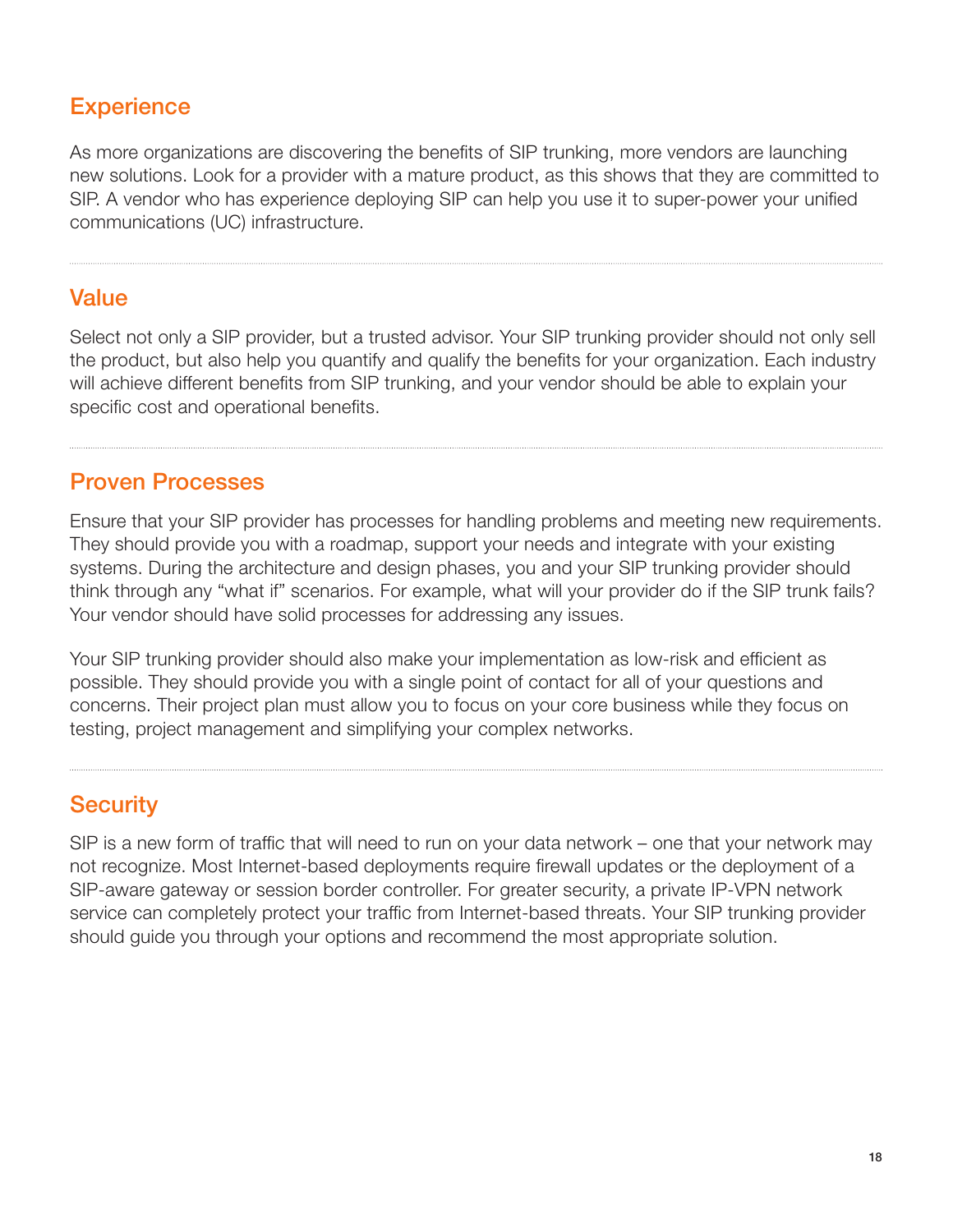## 3. Resources

- 
- 
- -
- -
- -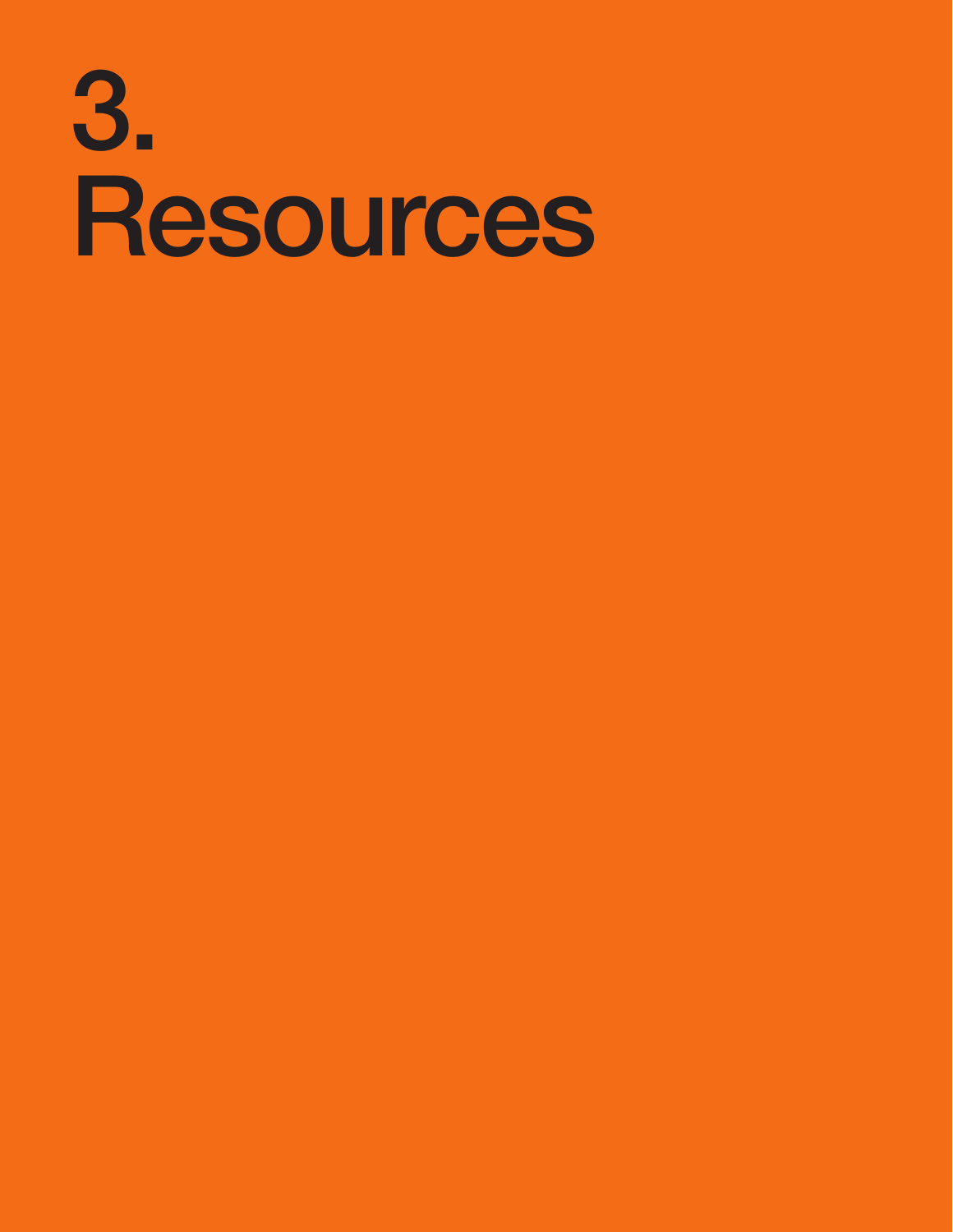## The Top 7 Questions about SIP Trunking

### "I've just upgraded my legacy equipment. Will I need to replace it if I move to SIP?" 1 2

VoIP and SIP are very flexible, allowing a variety of implementation options to help you unify your communications, streamline your networks and achieve cost savings. Many IP-PBXs already support SIP trunking. Trunk gateways are also available to integrate SIP trunking with non-SIP capable equipment. Many equipment vendors have upgrade options for legacy equipment. Make sure that your SIP provider understands not just the technology, but also the business benefits that you hope to achieve. A knowledgeable vendor can help you maximize your SIP success.

You also don't need to move your entire enterprise to SIP all at once. You can start with one office or region – perhaps one with outdated equipment – and build upon your success later.

#### "Do I need VoIP to have SIP?"

Most companies that implement SIP trunking already have VoIP services. However, you don't need VoIP to gain the benefits of SIP. You can use traditional telephony and integrate SIP trunking via a gateway to make your network more efficient.

## 3 4

#### "Will a VoIP phone look, act and sound like a regular phone?"

In short … yes. With VoIP, you can still pick up a phone and make a call – just as you have done in the past. VoIP call quality should be as high as a phone call made over a traditional phone line. Just be sure that your SIP provider can tag your packets with class of service (CoS) markers to ensure that your voice traffic gets priority over other forms of data on your network.

#### "Will I need to let my IT staff go after I gain the efficiencies of SIP?"

SIP trunking simplifies your networks and eliminates some of the complexity that comes with managing a growing number of applications and devices. With a streamlined network, your IT professionals can focus on other areas that add business value, as opposed to being tied down managing network operations.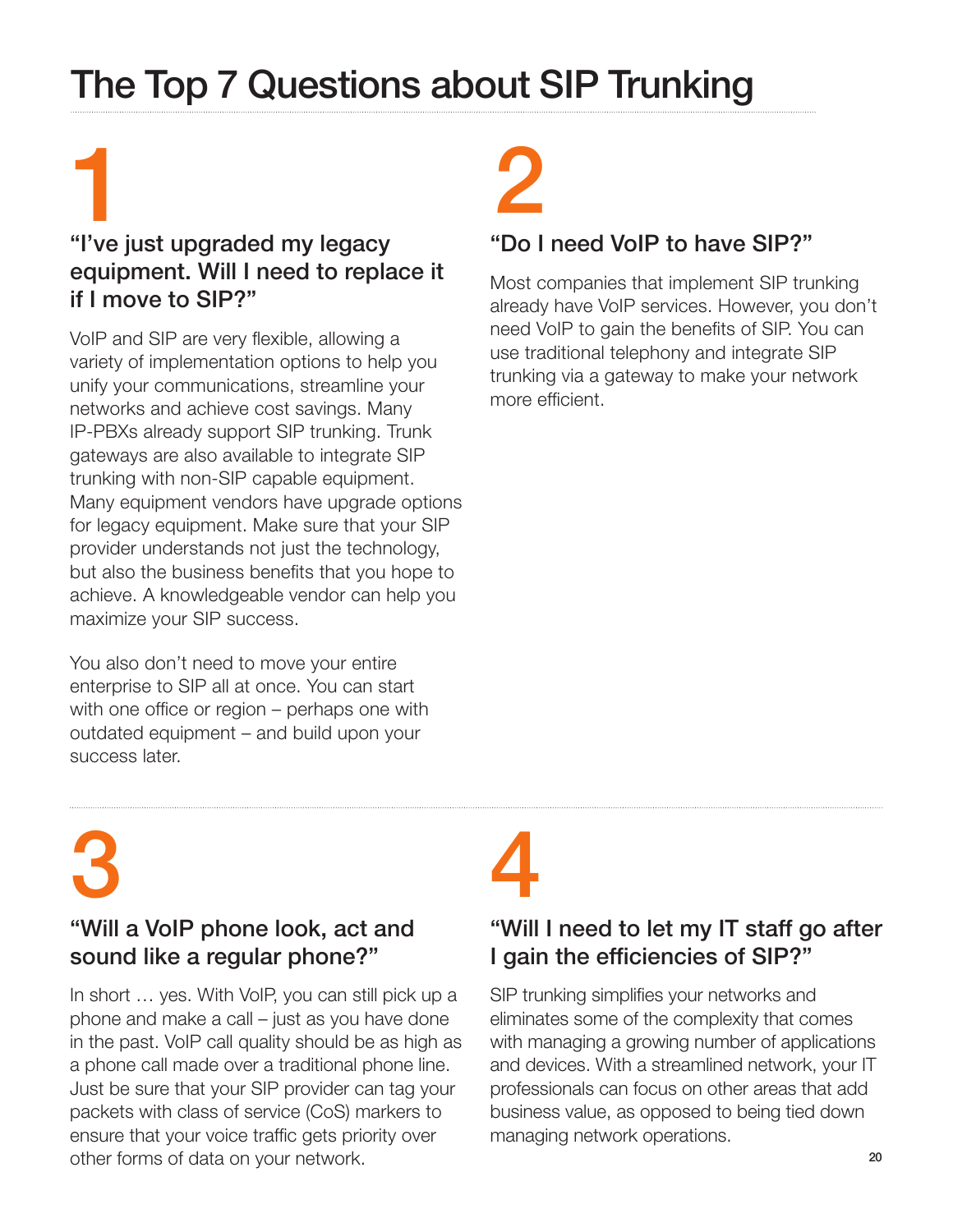#### "Can I keep my calls and information secure when I switch to an IP network that routes everything through the Internet?"

Before you implement SIP, you need to look at your network to determine if you are ready to carry voice traffic over the Internet. You may need to upgrade your network, update your firewalls or change your policies. The deployment of a SIP-aware gateway or session border controller is also required for most Internet-based deployments. For greater security, a private IP-VPN network service can completely protect your traffic from Internetbased threats. Your SIP trunking provider should guide you through your options and recommend the best solution.



#### "What happens if the network goes down or a disaster occurs?"

One of the biggest concerns about SIP is quality of service and what will happen to voice if the Internet crashes. SIP centralizes your business continuity and disaster recovery, which enables you to stay up and running if your network goes down or if a disaster occurs. For example, when a traditional network is interrupted, you must manually reroute it. With SIP, if the power goes down in one office, the network can automatically redirect calls to another site without disrupting business. SIP trunking also reduces the amount of hardware you need, which eliminates potential points of failure and makes your phone service more reliable.

## 7

#### "Can my SMB take advantage of SIP trunking?"

An increasing number of SMBs are turning to SIP trunking to gain the same advantages that enterprises are seeking – such as increased savings and efficiencies. SIP can allow SMBs to manage costs more efficiently, extend into new markets and support remote workers. Achieving these benefits can also help SMBs compete with larger businesses, as they'll have the same technologies and access to new markets. Your provider should offer access to SIP trunking through your existing Internet connection, even if you don't have an MPLS network. Just ensure that your SIP provider doesn't treat you like a smaller version of a big business. They should provide a service that is customized for your needs, size and number of locations.

#### Related Resources

- $\rightarrow$  More SIP trunking questions answered at allstream.com
- $\rightarrow$  Read articles on SIP trunking at expertIP
- $\rightarrow$  View the SIP Trunking: Take Your UC Strategy to the Next Level webinar
- $\rightarrow$  View the The IT Manager's Guide to Voice and Data Convergence webinar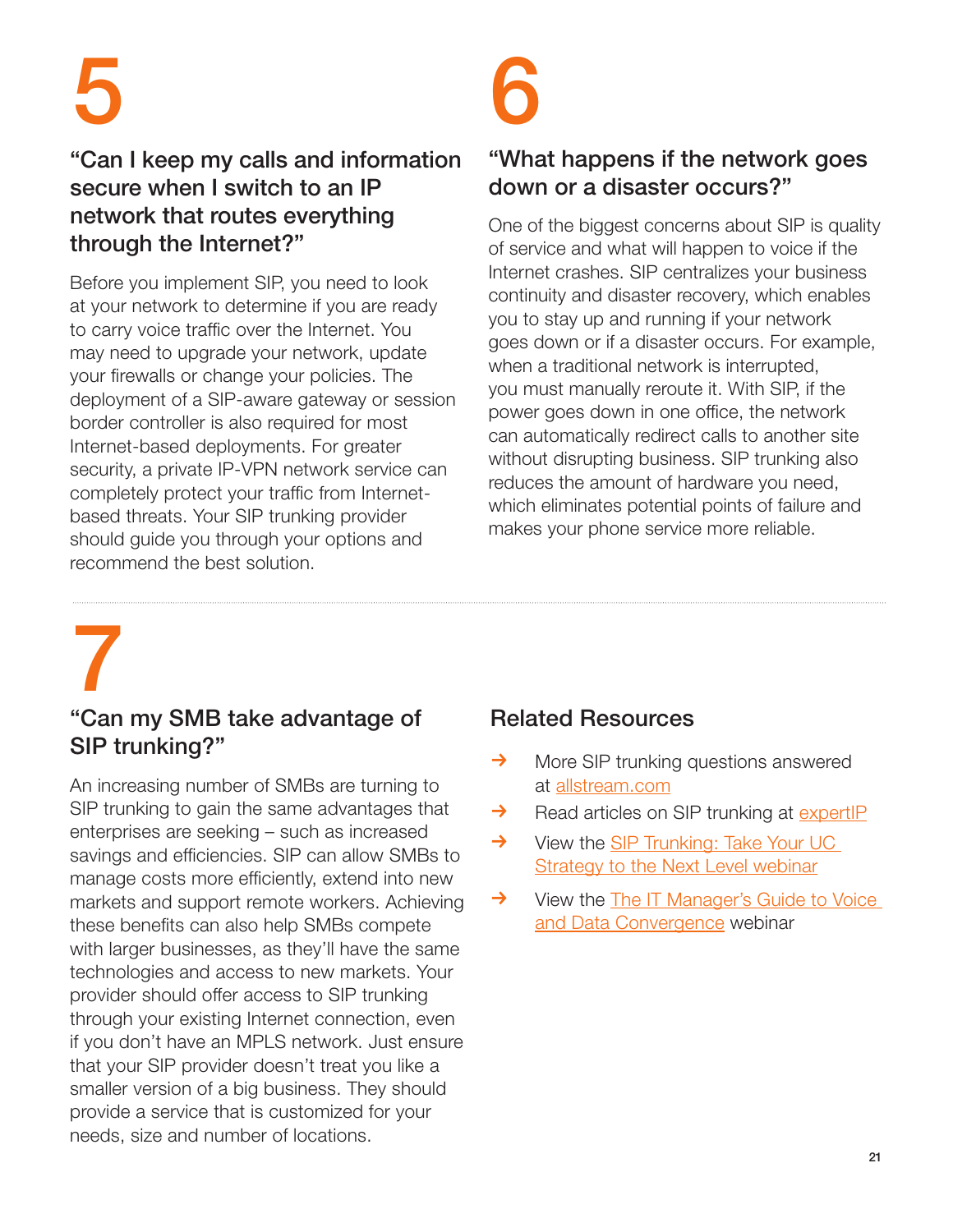## Case Studies: SIP in Action

- I. Optimus Tech Solutions
- II. Chandos
- III. JVS Toronto
- IV. Thomson Tremblay
- V. IA Clarington Investments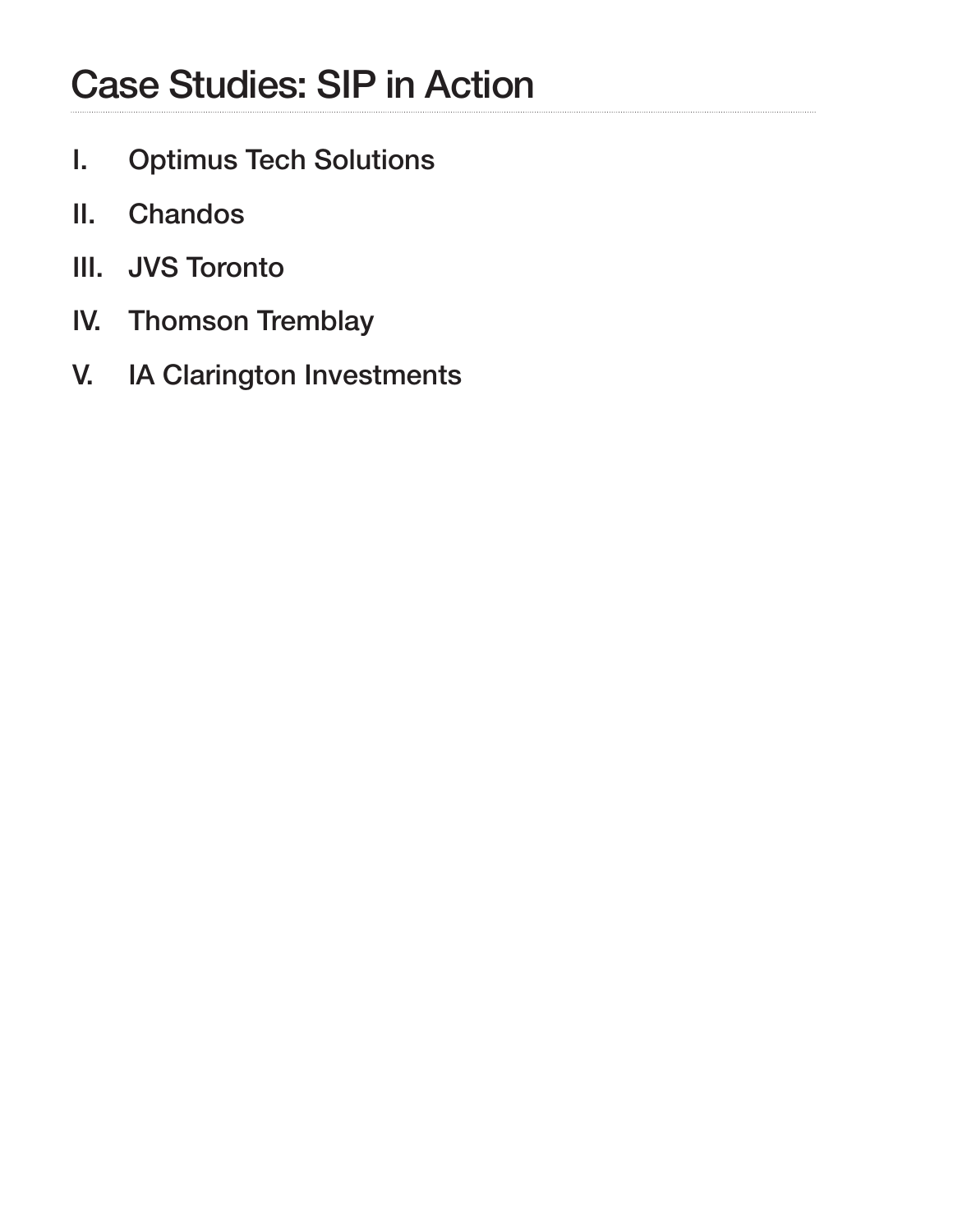

With 300 clients in the Greater Toronto Area and an expanding national presence, Optimus Tech Solutions offers a comprehensive portfolio of IT implementation and support services for small-to-medium businesses.

#### Network Challenge

Committed to implementing a SIP telephone and trunking solution in a short time frame, Optimus Tech Solutions needed a provider with deep technical knowledge and a cooperative work model.

#### **Solution**

Optimus Tech Solutions now has an Allstream SIP phone solution in place, including SIP phones and trunks, which fully enables mobility and home office functionality while maintaining main office presence.

#### **Results**

By partnering with Allstream, Optimus Tech Solutions was able to fully converge its technologies on a single unified communications platform and:

- $\rightarrow$  Enable 70 users (from Optimus Tech Solutions and its sister company) to work continuously on integrated desk phones, laptops and cell phones for approximately \$500/month.
- $\rightarrow$  Cut out the majority of its long distance expenses.
- $\rightarrow$  Improve customer service and representative availability across the organization.
- $\rightarrow$  Demonstrate its commitment to "bleeding" edge" technology to its clients. Leverage platform scalability to implement new features and functionality on an ongoing basis.

#### "We were able to partner with Allstream on perfecting and customizing this solution. Now we have complete system flexibility and control. We got exactly what we wanted"

**– Peter Daher**, Partner, Optimus Tech Solutions.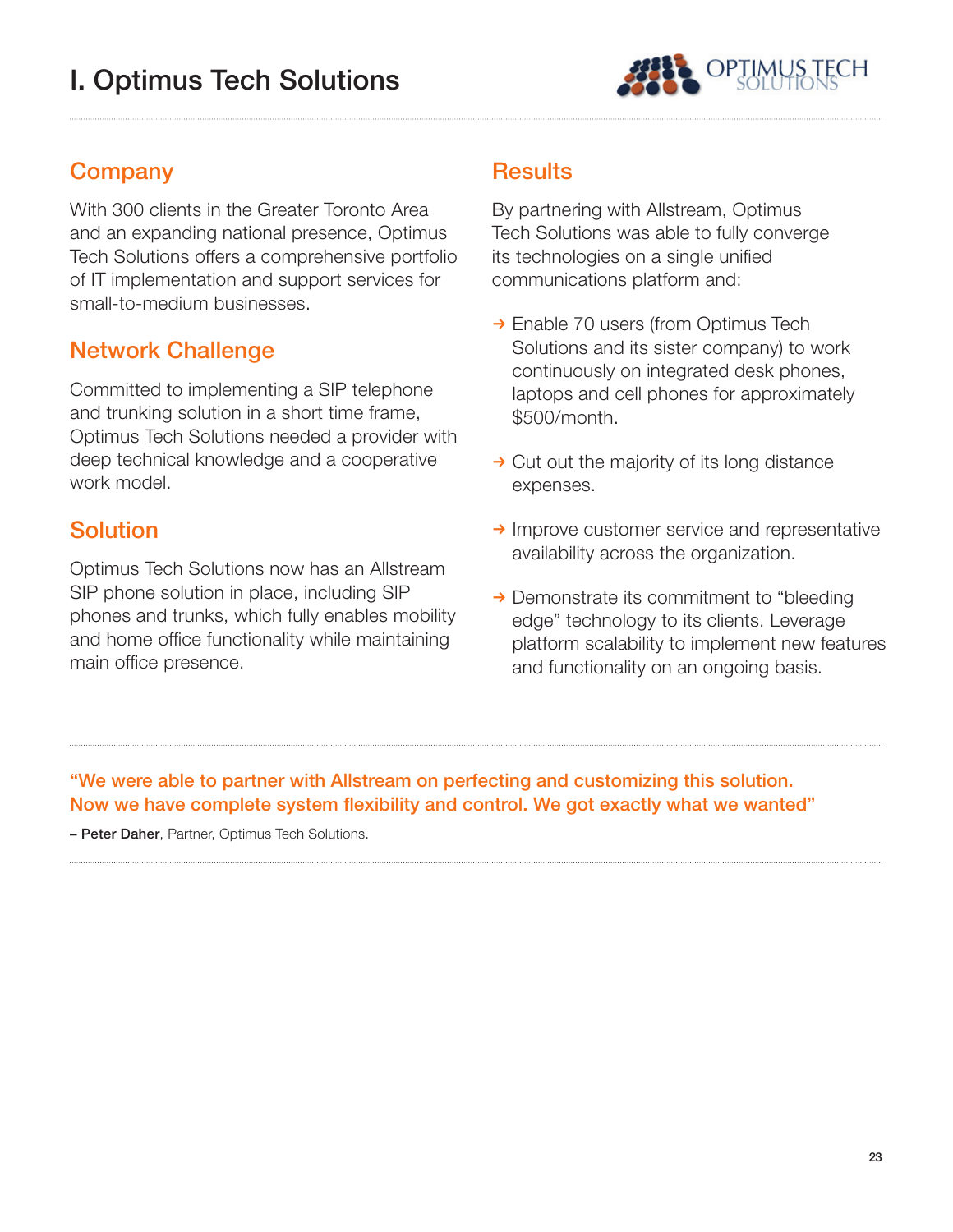

Chandos is an Alberta-based contractor and construction solutions provider with several locations and multiple long-term project sites.

#### Network Challenge

Burdened by unreliable VPN and IP services, Chandos needed one provider to deliver an integrated data and voice solution to connect head office and on-the-job employees. Its older, multi-vendor solutions—an Internet-based VPN and a consistently undependable VoIP system— weren't up to the task. Bandwidth clogs limited data transmission and application availability, while voice technology was featureheavy but performance-light.

#### Solution

Chandos's full suite of Allstream services including an MPLS network with Managed Services, SIP trunking, Allstream Shield, IP telephony and Secure Connect— now provides seamless data and voice across the organization. All offices connect across a LAN that has complete single-point security with Allstream Secure Connect, as well as enhanced speed, simplified troubleshooting, secure mobile VPN access and improved application performance.

#### **Results**

Chandos's comprehensive Allstream solution has:

- $\rightarrow$  Reduced help desk calls by at least 30%.
- $\rightarrow$  Consolidated network costs.
- $\rightarrow$  Reduced environmental footprint with fewer offices and more virtual workspace.
- $\rightarrow$  Limited costly downtime by increasing capacity and redundancy.
- $\rightarrow$  Increased employee productivity with improved work flexibility and mobility options.

"Since the unqualified success of the Chandos solution, we've come to rely on Allstream as an elite partner. We recommend them all the time."

- Jaycen Kuehn, Partner, SNS Technologists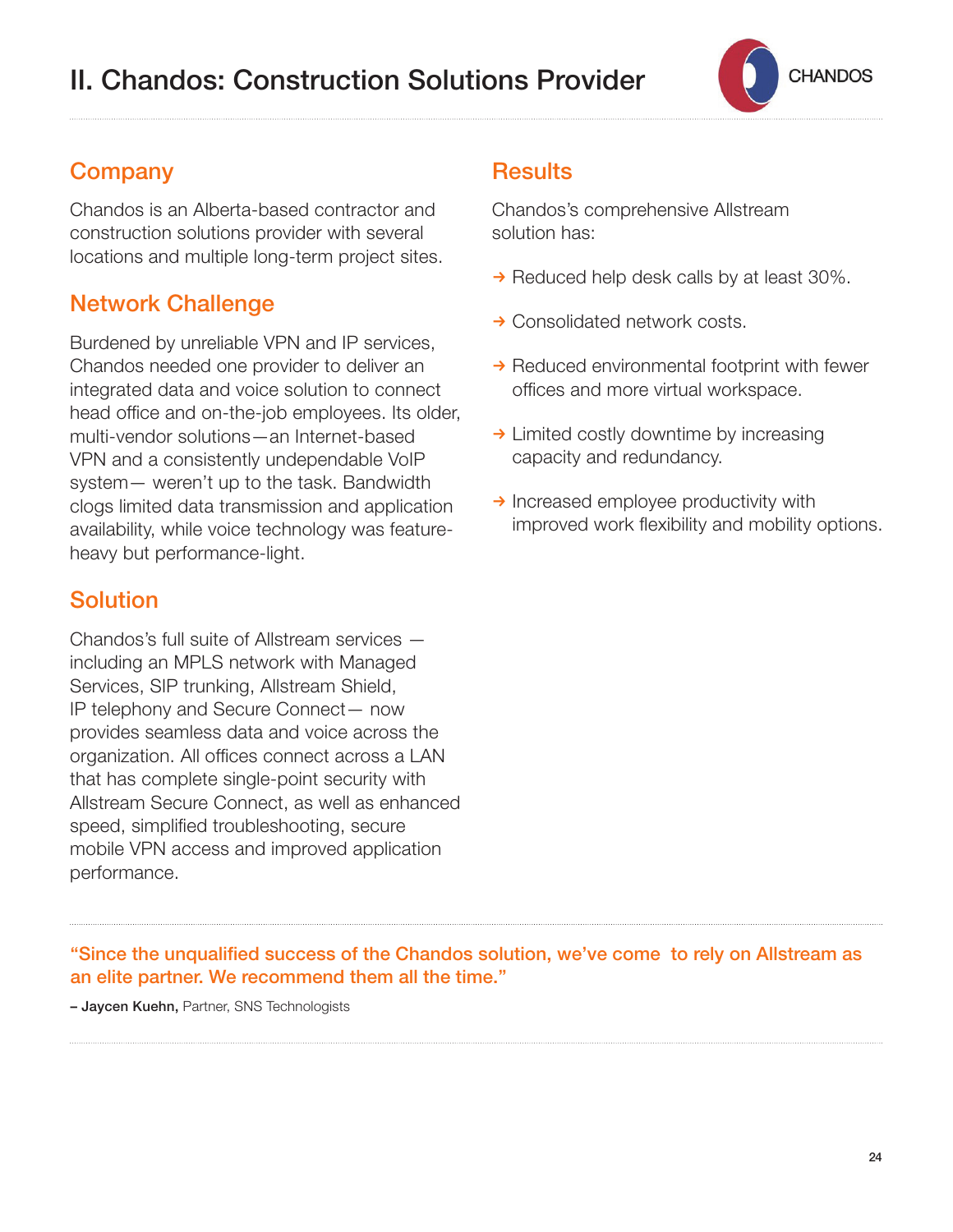

With locations in seven Toronto communities and over 200 employees, JVS Toronto is a non-profit organization that partners with both the government and business sectors to help people of diverse backgrounds meet their educational and employment goals.

#### Business Challenges

Faced with an outmoded communications system of disparate technologies, JVS Toronto wanted a system that would integrate seven offices, add functionality and allow them the flexibility to easily expand and contract their office network to meet future demands. However, the organization's outmoded communications system of disparate technologies meant that all calls—even those between locations—had to be routed through a reception desk or auto-attendant, while internal moves, adds and changes required a thirdparty service call.

#### Solution

JVS Toronto's offices are now connected by a fully managed MPLS network, SIP trunking, Internet data service and a Mitel 3300 controller enabling Unified Communications services, with Allstream as the single point of contact for service and upgrades. SIP Trunking allows voice-data convergence for better connectivity and collaboration between offices, as well as improved customer service, while the Mitel system enables better data capture, including call reporting, accounting and recording.

#### **Results**

Allstream MPLS and SIP trunking combined with Mitel's Unified Communications solution has allowed JVS Toronto to:

- $\rightarrow$  Converge voice and data communications on a single line.
- $\rightarrow$  Increase productivity and mission focus with a fully managed Allstream solution.
- $\rightarrow$  Improve internal connectivity and collaboration.
- $\rightarrow$  Add communications functionality, including voice and fax to e-mail.
- $\rightarrow$  Enhance call reporting and data capture capabilities.
- $\rightarrow$  Increase organizational continuity with data centre and communications failover.

"Price and functionality were factors, but Allstream's ability to implement and manage both the network and the Mitel UC solution settled it—and we're very happy with the results."

– Ron Malis, Consultant, JVS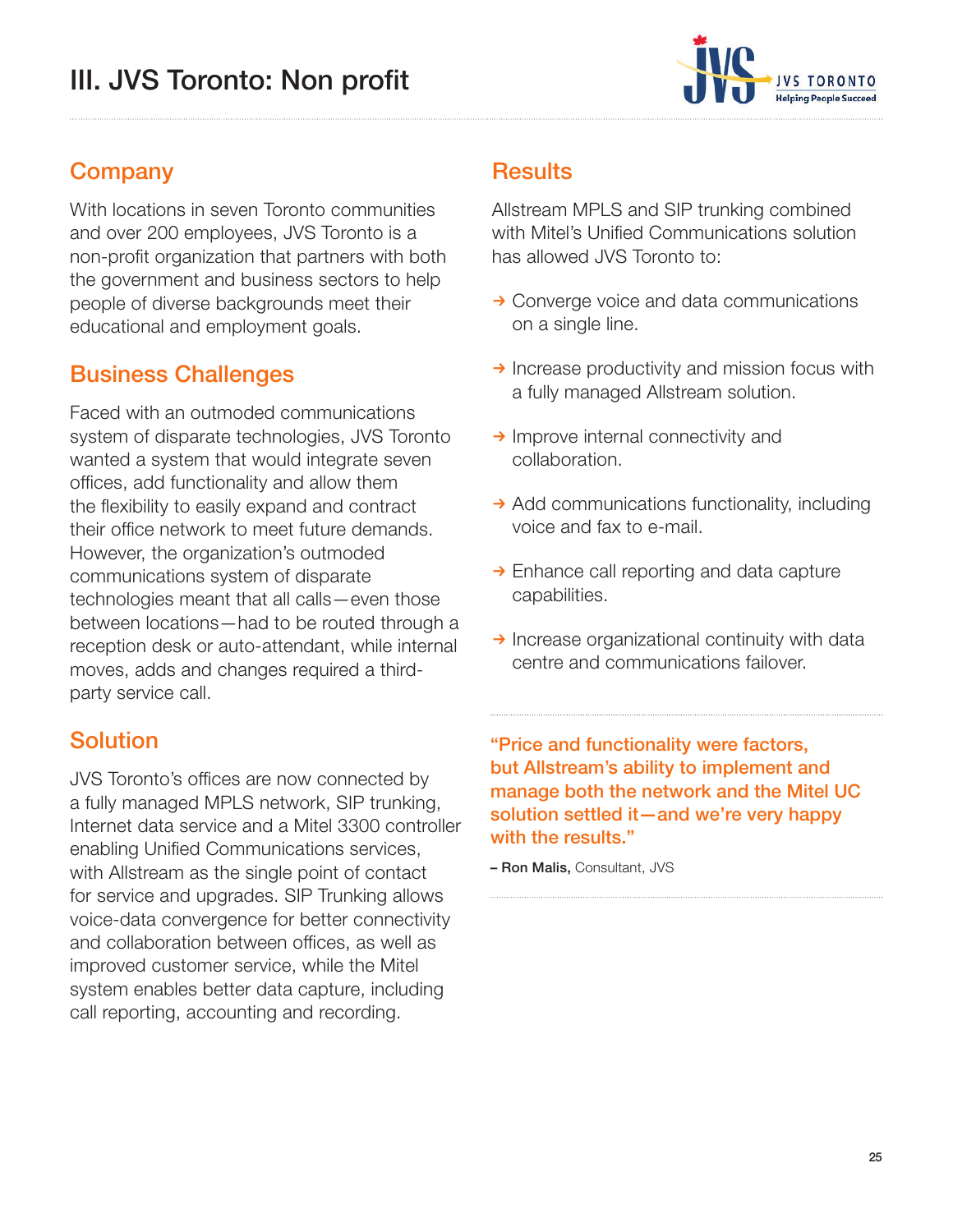#### IV. Thomson Tremblay Placement and Recruitment



Thomson Tremblay Inc. RECRUTEMENT ET PLACEMENT DE PERSONNEL

#### **Company**

Thomson Tremblay is a Quebec-based placement and recruitment firm with over 40 years in the industry. It also offers a number of HR solutions and candidate resources.

#### Business Challenges

A successful recruitment firm like Thomson Tremblay has to manage a continual flow of call traffic from both employers and job candidates. However, the company's existing telephone system—a non-networked system of PRI business lines—was outdated and not up to the job. Thomson Tremblay needed a state-of-the-art telephone system and a communications network that could consolidate all voice and data, centralize IT communications management and drive long-term strategic growth.

#### Solution

The company now has a multi-featured Cisco IP telephone system and Allstream SIP trunking running over Allstream's MPLS network. The company has E10 Internet access at its Montreal office and direct connectivity and centralized management for five different Quebec sites.

#### **Results**

With Allstream MPLS and SIP trunking and a Cisco IP phone system, Thomson Tremblay has:

- $\rightarrow$  Integrated communications by combining voice and data and centralizing management.
- $\rightarrow$  Prepared for future growth with a highly scalable network.
- $\rightarrow$  Improved customer service with live call response and direct routing.
- $\rightarrow$  Reduced operational costs and improved productivity.
- $\rightarrow$  Improved failover capacity and business continuity.
- $\rightarrow$  Enhanced capabilities with call monitoring, reporting and recording.
- $\rightarrow$  Improved online applications performance and management.

"With Allstream's help, I'm way beyond where I started. Their managed solution provides much better service—great service, in fact. I'm not just happy with them; I trust them."

Joe Bertucci, President, Thomson Tremblay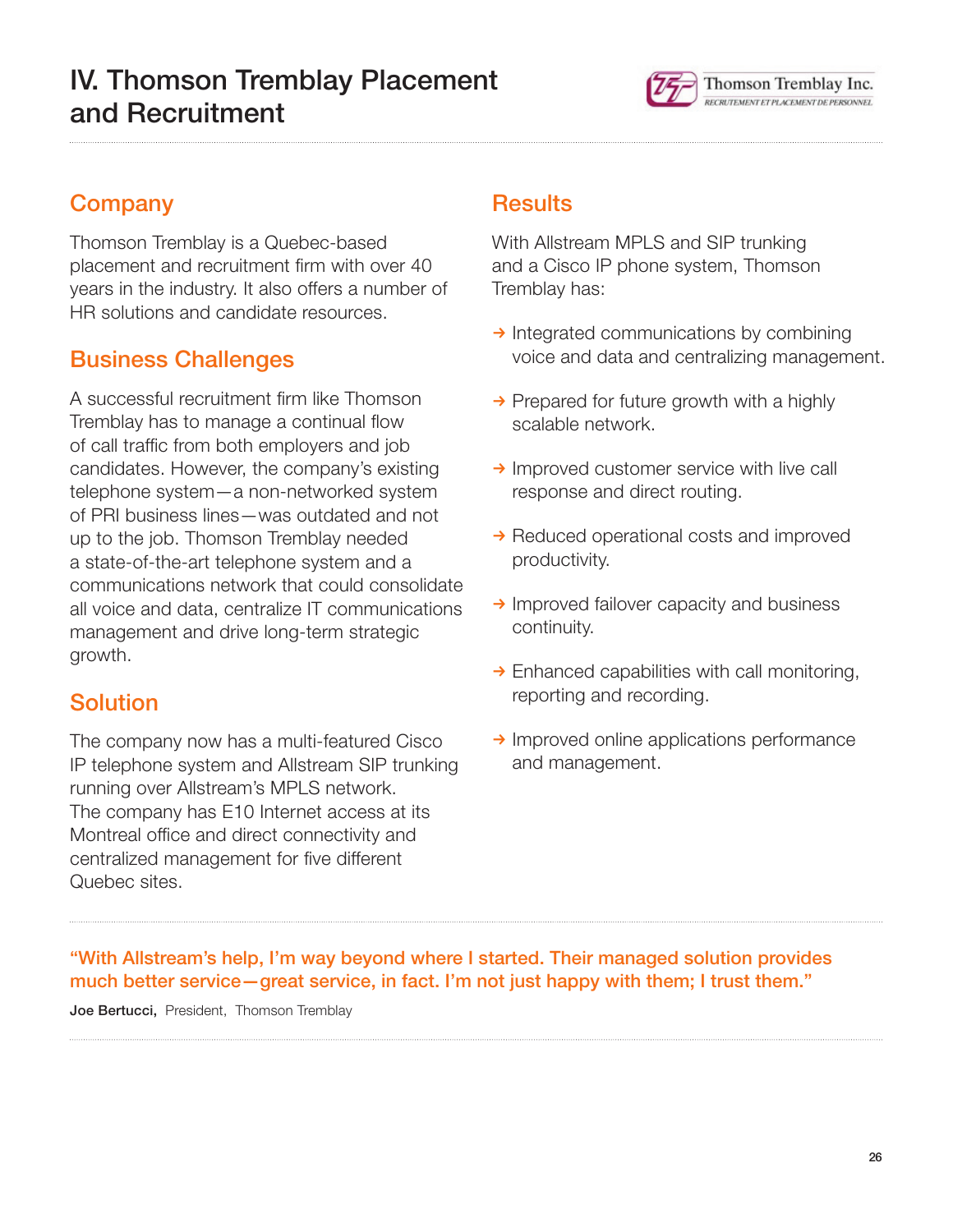

IA Clarington Investments, a subsidiary of the Industrial Alliance Group, is a wealth management firm dedicated to providing a broad selection of investment solutions that meet a variety of investment needs.

#### Business Challenges

With billions in assets and nine offices across the country, Clarington needed a robust voice network to support customer portfolio management and a busy contact centre. This bulletproof network had to support huge file transfers throughout the day and be scalable for growth. The firm needed to evolve to a network and telephony solution robust enough to maintain high customer service levels and the scale of its wealth management.

#### **Solution**

A relationship going back 10 years helped Clarington choose Allstream for a robust and fully redundant solution that includes a managed MPLS network, E100 Ethernet access, SIP trunking, voice services and an Avaya Unified Communications contact centre solution.

Allstream delivers SIP trunking on its network with an MPLS and PSTN connection at each location for failover. On top of that network resides Internet access with multiple redundancy for data at internal locations and double redundancy for VoIP across the PSTN.

#### **Results**

With a secure, reliable, high-bandwidth network in place, Clarington has been able to:

- $\rightarrow$  Improve productivity and user satisfaction.
- $\rightarrow$  Set up its own contact centre.
- $\rightarrow$  Monitor and improve client contact and increase sales.
- $\rightarrow$  Easily add new applications and capabilities.
- $\rightarrow$  Comply with constantly evolving financial services sector regulations.

#### "The beauty of this network is its elegance. Allstream proposed a unique solution that fits our current and future needs exactly – nothing more, nothing less."

**– George Ho,** Vice President, Information Systems and Technology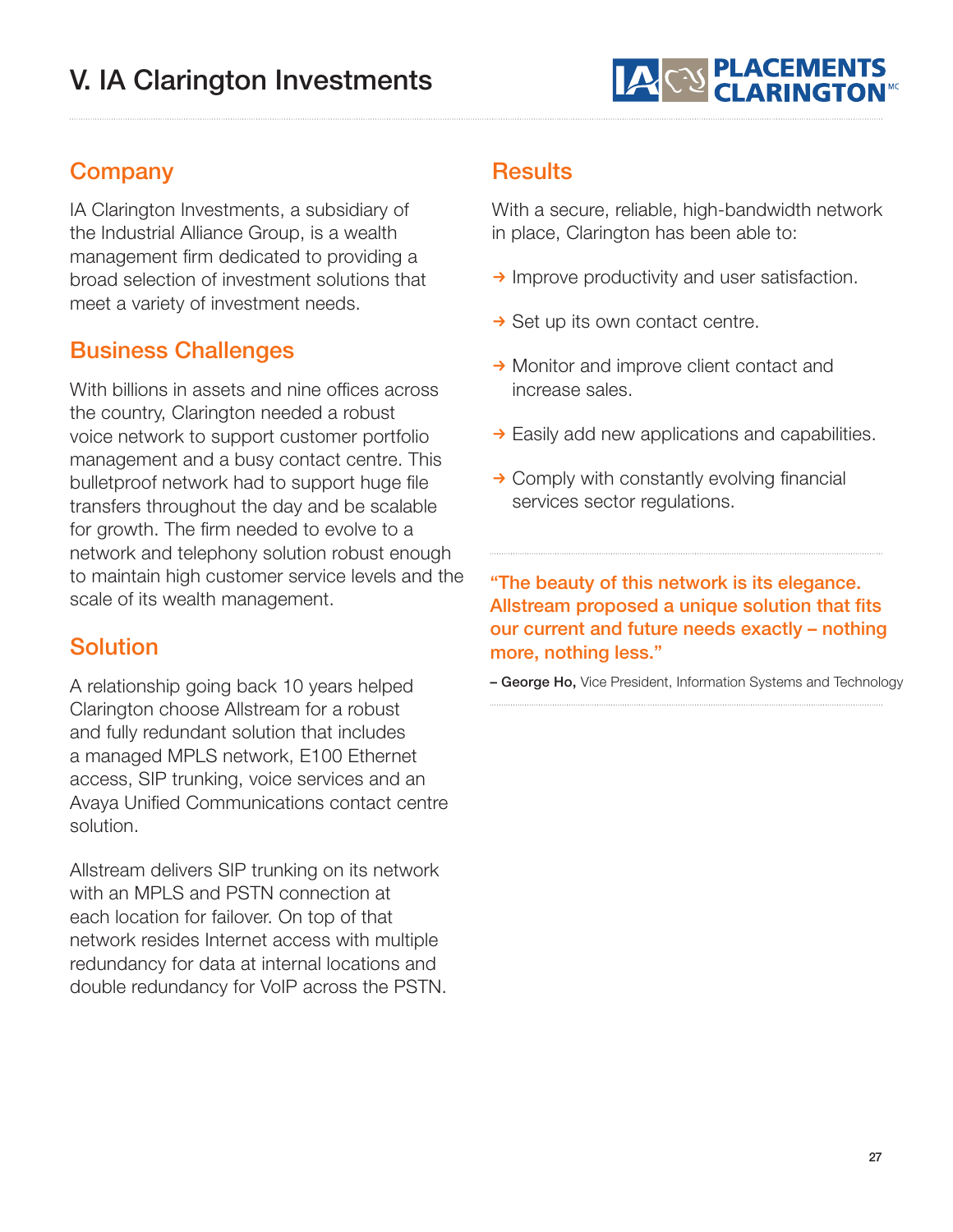### Revisiting the Business Case for IP Telephony Paul Tauberg

Advances in technology have made IP telephony an affordable option, even for SMBs and single-site businesses, but many decision makers still believe they can't justify the cost, effort and other resources required for deployment. In this article, which originally appeared in an expanded form on expertIP, Paul Tauberg explores five reasons to revisit the business case for deploying IP telephony and VoIP in your organization. blog.allstream.com

#### 1 Dramatically Lower VoIP TCO

IP telephony has been with us for more than a decade, but despite the technology's attractive features and business-building capabilities, the pace of adoption has been slow, with only about 40% of businesses employing some form of VoIP in their offices or factory floors. One of the main impediments for adoption was the issue of total cost of ownership (TCO). Even when the price of new IP equipment compared favorably with the old gear, VoIP did not significantly affect the TCO of other key communication systems, including telephony interfaces to the outside world (PRI interfaces and monthly fees), long distance costs, media gateways and bandwidth fees for data communications. VoIP also required specialized personnel to maintain the communication system and many of the costs were replicated at a company's local branches.

However, the interdependency between IP telephony and the rest of the enterprise communications TCO has been growing and will grow closer in the future. This is for the better, as enterprise communications TCO can be reduced dramatically by leveraging two new telecommunications trends that directly relate to IP telephony.

The first is SIP trunking, which enables IP telephony beyond the confines of the enterprise, along with its extended variant, SIP trunking consolidation. Together they can deliver significant savings for organizations that have the acumen to deploy them. Let's look at SIP trunking consolidation, for example. An enterprise that deploys VoIP and uses an IP connection to their service provider for both voice and data can gain the following benefits:

 $\rightarrow$  Consolidation of all PBX functionality at the data centre and elimination of all smaller PBXs at the branches.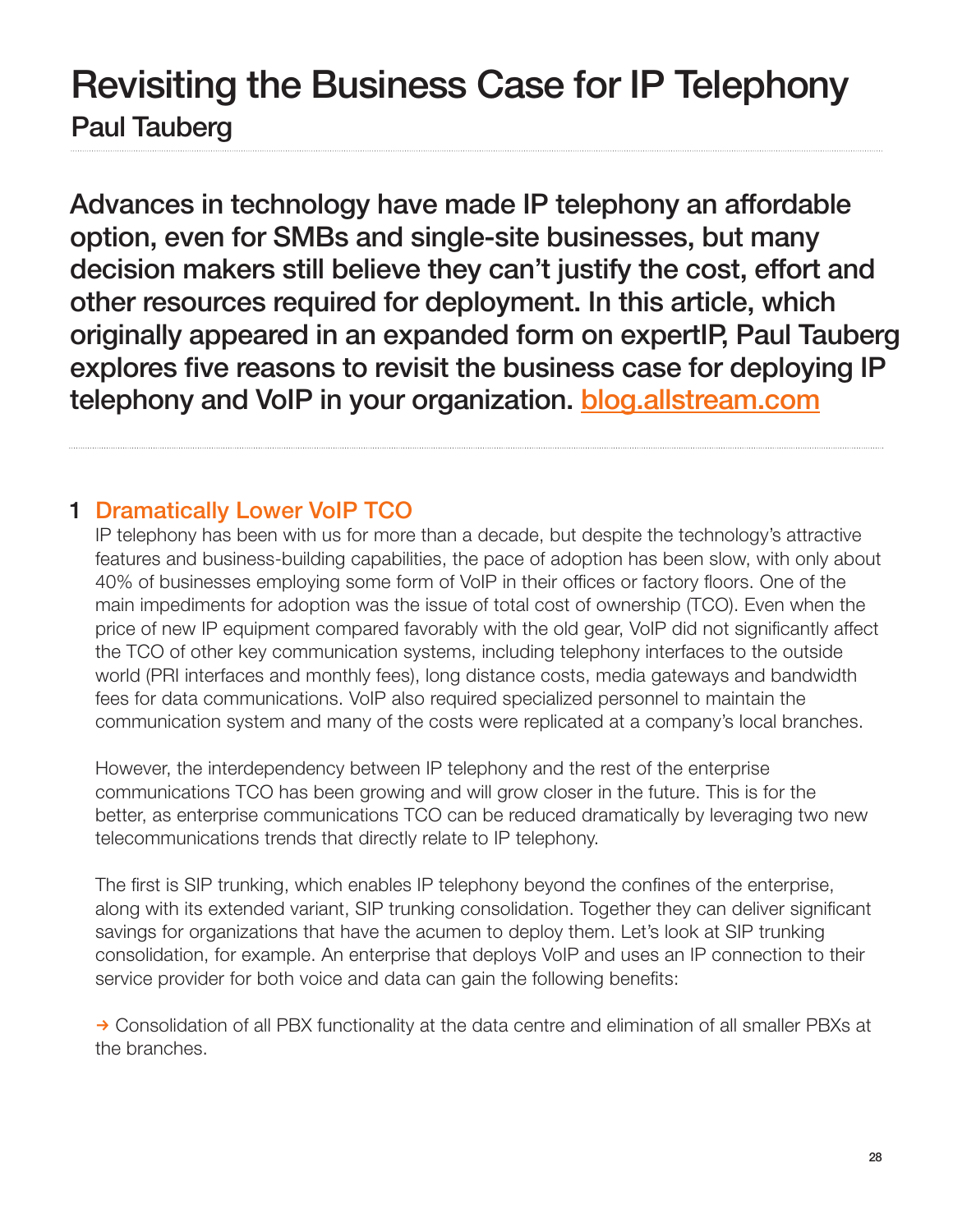$\rightarrow$  Elimination of all direct PSTN links (PRIs).

 $\rightarrow$  Consolidation of all SIP trunking connectivity at the data center and the elimination of local media gateways.

- $\rightarrow$  Lower long distance costs through the optimized IP routing of calls.
- $\rightarrow$  Data bandwidth savings through converging voice and data connectivity over the IP network.
- $\rightarrow$  A TCO savings of 40% or more.

You also can't ignore the TCO potential of the smartphone, which has evolved from a symbol of juvenile self-absorption to an indispensable tool in many business interactions and the growing bring your own device (BYOD) trend. Since most smartphones work on both cellular and Wi-Fi networks, they can be integrated with an IP telephony system and, in many cases, replace or partially replace desktop telephone sets. If 30% of desk phones are replaced by mobile devices, an organization can save up to 25% on the total cost of purchasing new phones, an option not available with old digital telephony systems.

#### 2 Keep Talking — No Matter What Happens

Until recently the Internet and online applications were regarded as too unreliable to play a role in a vital enterprise infrastructure. IP telephony was often used as a case in point. While people enjoyed talking over the Internet, they did so knowing they could not rely on voice quality or full service for the duration of the call.

Due to steady advances in technology, capacity and business models, the Internet is now considerably more resilient, so much so that it has become, in many instances, the preferred vehicle for implementing business continuity strategies and protecting enterprises from outages and disruptions. The Internet's decentralized structure, ability to converge several types of communications on the same pipe, and the lack of multiple common points of failure also gives it an advantage over traditional hierarchical back-up technologies.

Business continuity plans are best served by IP telephony services that rely on the Internet for connectivity to the outside world. IP telephony makes enterprises more agile and resilient, more ready to face adversity or change. By distributing servers among geographically diverse locations and by subscribing to SIP trunking, organizations can better protect themselves against outages and disruption. That protection is even stronger when the Internet is accessed through an MPLS-based WAN service that prioritizes traffic and offers an intrinsic self-healing mesh topology. These same capabilities also make IP telephony the ideal platform for quickly deploying new applications, updating network configurations and changing the number of users.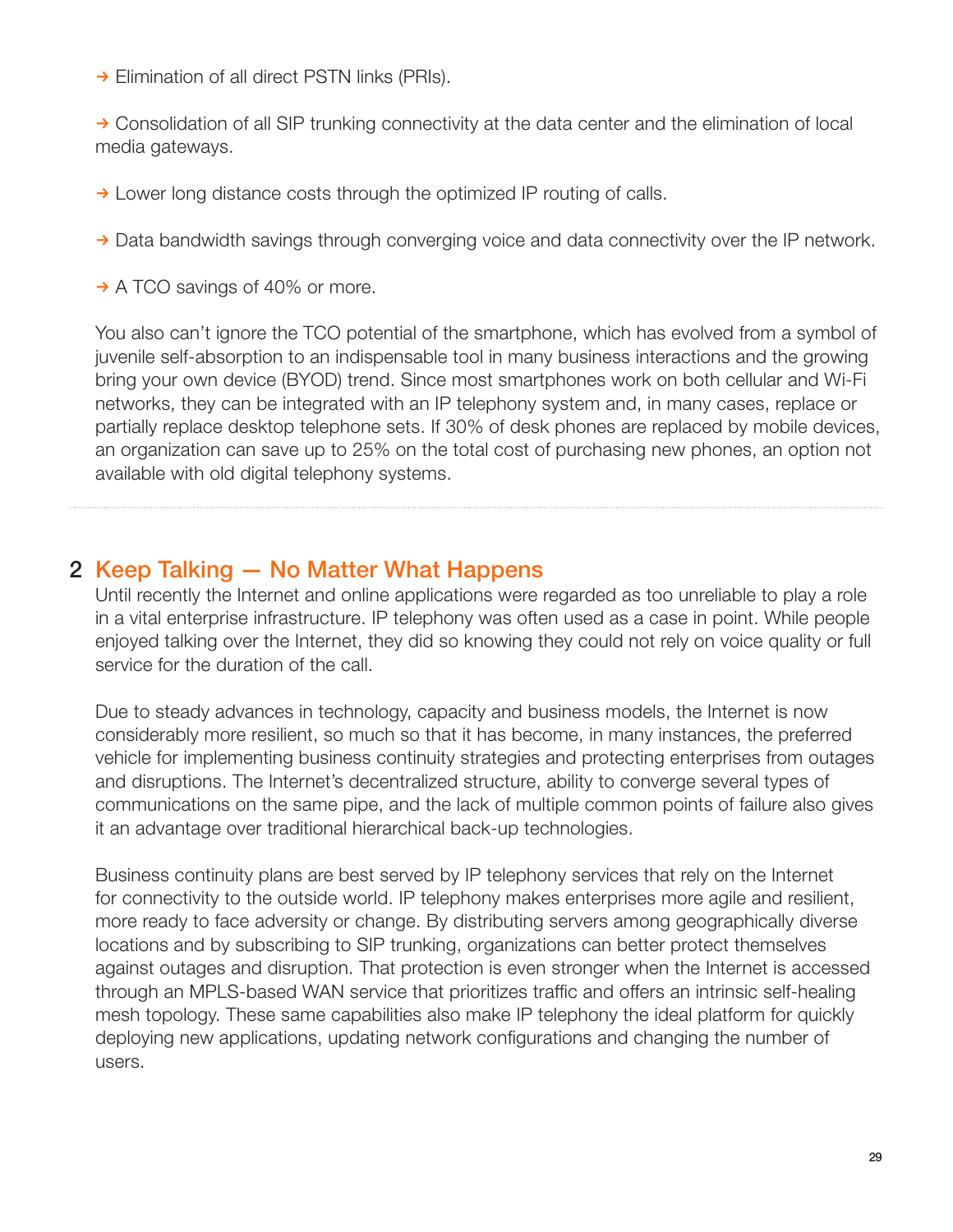#### 3 Lift Your Network to the Cloud

If you are an IT manager scouting for new technologies or business applications to make your organization more productive and successful – and make you a hero in the C suite – you can be forgiven for letting your thoughts drift toward the cloud. Even allowing for the usual hype – and there is no lack of it – the benefits promised by the cloud deployment model are quite compelling: substantial savings, remarkable scalability, simplicity of management and operations, rapid provisioning capabilities and more.

Cloud-based IP access works well for basic Internet use but is not ideal for real time applications like voice and videoconferencing. This is especially true if your organization still relies on TDM equipment and infrastructure for local telephony and access to the PSTN. To fulfill and complete your vision of a cloud-based enterprise IT infrastructure, you need to bring your UC applications into the corporate cloud. IP telephony is an essential component of that plan. With an internal VoIP system (IP PBX), IP terminals, solid SIP trunking connectivity to the PSTN, and data access through a QoS enabled MPLS network, you will have in place all the elements for a successful cloud-based UC environment.

Even if you manage a small business network, adopting an IP telephony infrastructure and becoming cloud ready still makes a lot of sense. It allows you to subscribe to a hosted UC service, a very cost-effective way for small businesses to enjoy the benefits of enterprise grade applications without upfront investments and the associated management headaches.

#### 4 Undo the Curse of the TDM Die-hards

"Why should I change what isn't broken?"

This simple question has bedeviled IP telephony vendors and evangelists for more than a decade now. No matter how rosy the pictures of efficient VoIP connectivity or blissful Unified Communications environments, no matter how shiny the buttons or how slick the displays of the new phones waved in front of prospects, IP telephony pitches would fizzle after someone asked that innocuous question.

No one had a compelling answer. The TDM systems were well designed, feature-rich and reliably served a multitude of businesses of all sizes, and the staff understood the installation and maintenance requirements. The original cost of the system had often been amortized long ago and organizations were essentially enjoying cost-free performance.

However, communication systems vendors are increasingly adopting new technologies and applications and therefore devoting less attention and support to traditional TDM product lines. Competitive pressures and budgetary constraints force these vendors to discontinue popular products or merge them with different lines. These same dynamics also put some vendors out of business or bought up by competitors. Organizations that cling to their old communication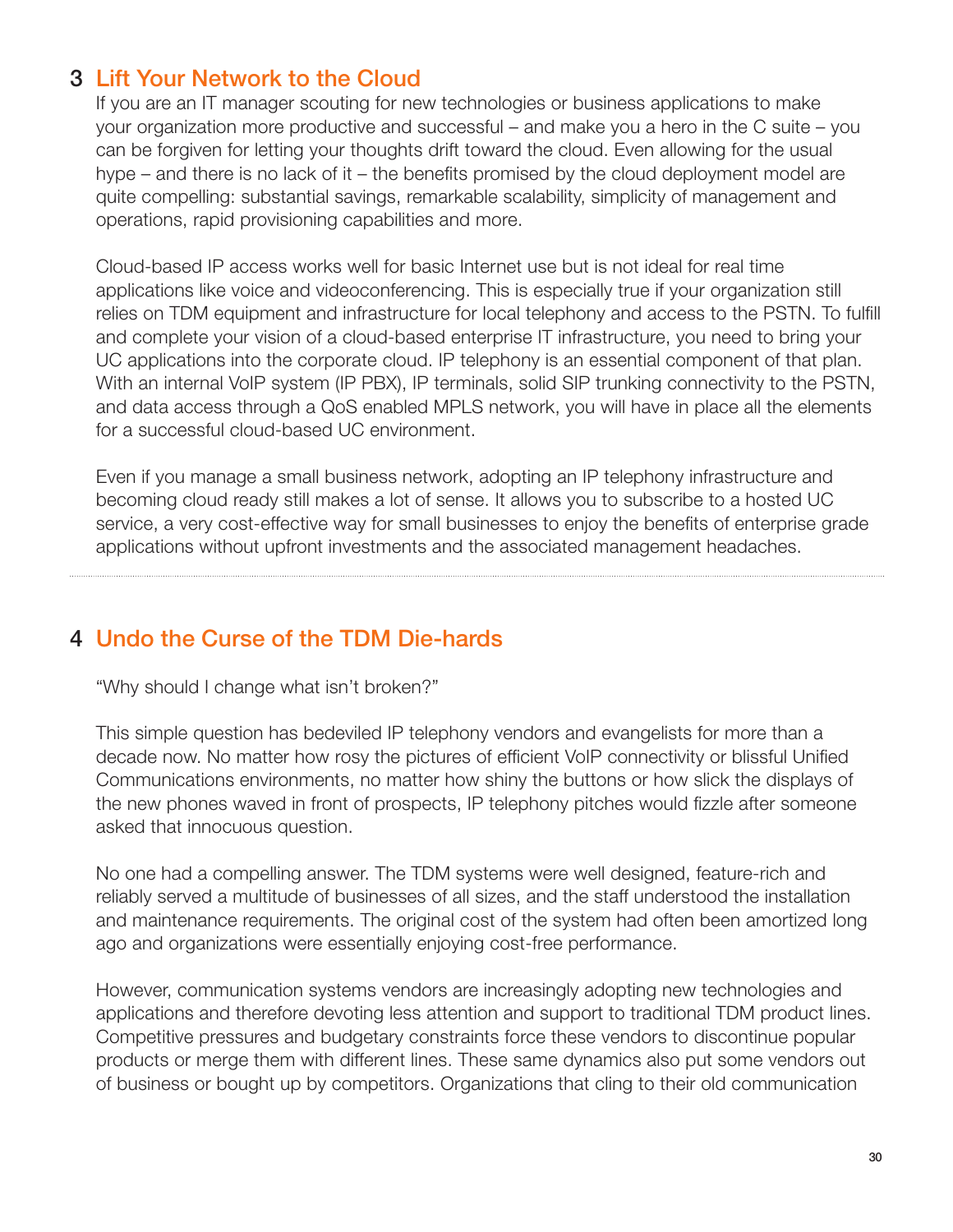systems are finding it difficult to obtain support or upgrades from vendors. The more they postpone the decision to make the transition to IP telephony systems, the more risk of disruption they incur and the more they are going to have to pay when they eventually decide to move. Wait-and-see policies are becoming shortsighted and expensive.

Meanwhile, the new technologies have matured and proven its worth. VoIP, unified communications and SIP trunking have all reached new levels of performance and resilience and are delivering a solid ROI. The time has come to leave the past behind and move to the future.

#### 5 Answering the Call for IP Telephony Transformation

We are at the cusp of a transformative change in the way people communicate and interact at work. There are multiple ways to reach each other wherever we're working, and multiple communications channels and devices continuously compete for our attention. We expect the wonderful communication tools and gadgets to work anywhere and under any conditions. Those realities and expectations embody the very definition of unified communications.

IP Telephony is the stepping stone on all roads to UC and their amazing collaboration and productivity benefits. Whether you plan to deploy your own UC infrastructure or lease it through a cloud arrangement, there is no question about the necessity of making the transition.

This goes beyond a simple business case calculation. Just go around the office and look at the young workers who've joined the organization. They seem to relish moving between screens and devices and can carry on multiple productive communication sessions over a number of interfaces. Their generation is equally comfortable working at a desk, in the corner of a cafe or while riding a night train. A UC-enabled office is the ideal environment to unleash that youthful creative energy and attract fresh talent.

That future is almost here. You certainly want to be part of it.

#### Related Resources

- $\rightarrow$  Read the original article series
- $\rightarrow$  Learn more about the benefits of IP telephony at allstream.com.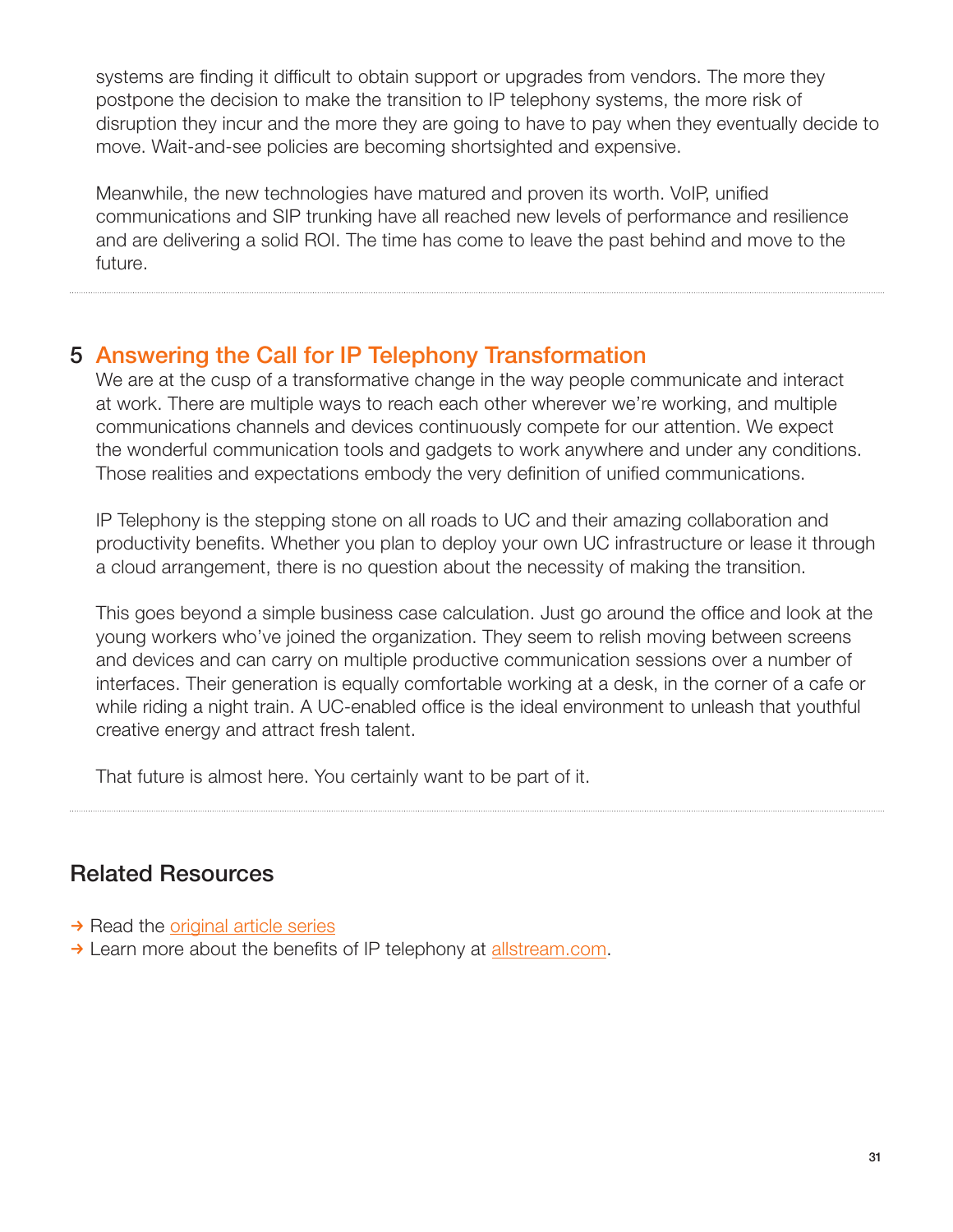## Why Allstream?

"Let me tell you why SIP trunking brings value to customers, it comes down to cost, efficiency and the optimization of unified communications infrastructure."

– Grant Bykowy, Director, Voice and IP Communications Strategy, Allstream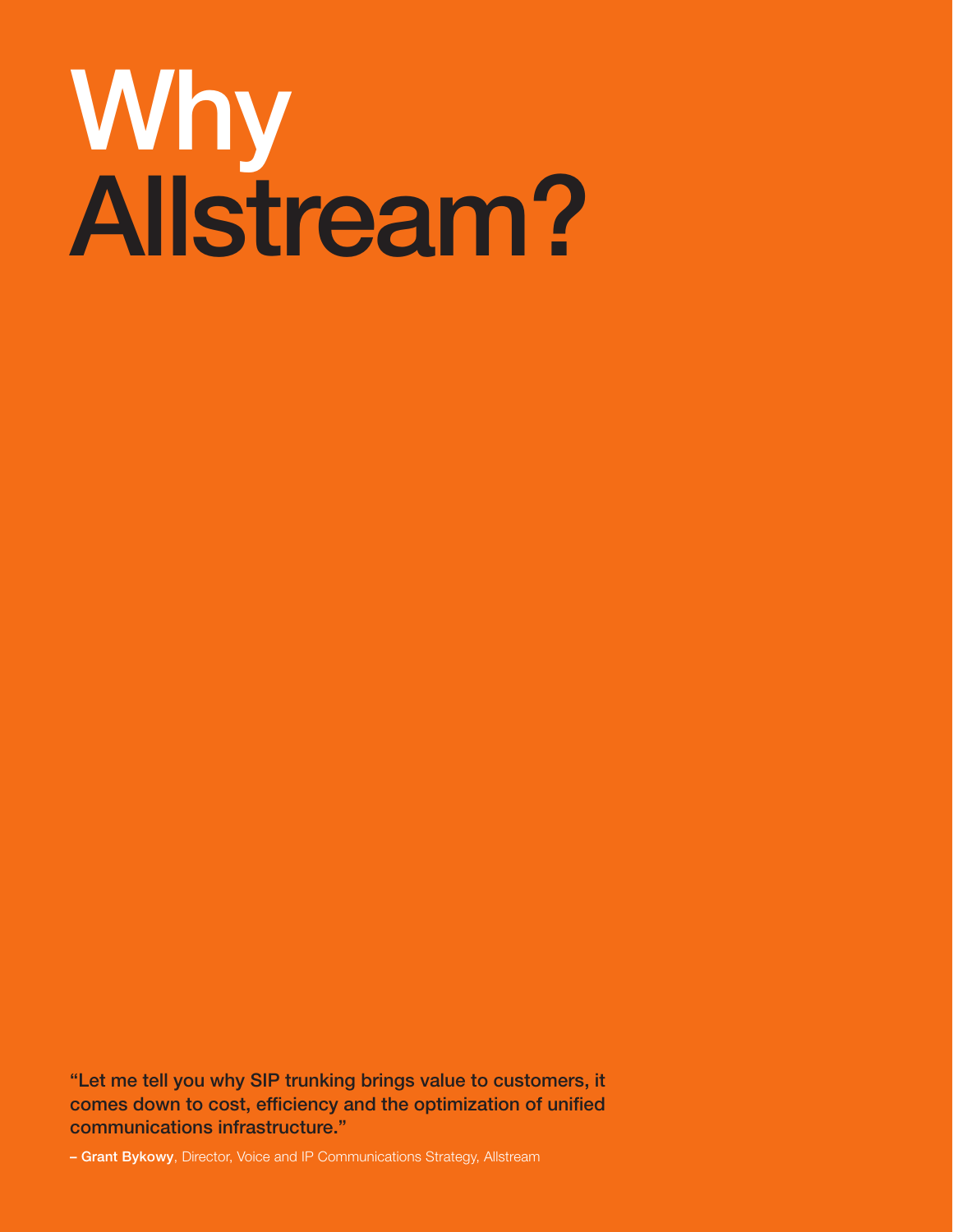Allstream is the only national communications provider working exclusively with business customers. Our focus is helping you simplify IT operations to improve productivity, maximize performance and manage costs. Our IP solutions are delivered on a fully managed, fully secure national network and backed by our industry-leading commitment to customer service: The Allstream Service Guarantee.

**Six Classes of Service** to prioritize network traffic across applications and between users. Allstream's CoS MPLS network provides enhanced support for your applications, ensuring voice traffic prioritization and reliable data routing, yielding lower operating costs and significant improvements in network efficiency.

Allstream offers SIP trunking through your Internet connection to meet the needs of small and mid-size businesses. Even single-location businesses without MPLS networks can reap the benefits of voice and data convergence. Our SIP trunking over Internet is also enabled by CoS, which prioritizes voice calls to ensure your call quality does not suffer jitter and latency.

**Protect against distributed denial of service (DDoS) attacks** at every network connection to the Internet. DDoS attacks, which clog the network with traffic that block out legitimate users and customers, often go undetected, causing business loss and reputation damage. Allstream's Secure Connect enhances visibility and reporting for DDoS and other anomalous traffic, proactively interrupts malicious traffic, identifies attacking hosts, and improves regulatory compliance.

**Allstream improves your business continuity plan** with two geographically diverse SIP trunking Voice Gateways, one in Toronto and one in Vancouver. Customer routers can be provisioned with the IP addresses of both SBC's at the voice gateways so they can switch traffic between the two links when necessary

Allstream was the first national provider in Canada to offer SIP trunking and the first provider to certify all leading PBX solutions in the market with its service. This provides Allstream customers a competitive advantage in a market place where effective telecommunication is tremendously important. As an Allstream customer you can always count on having access to the most advanced communication technologies and business models.

For more information on SIP trunking, please visit **allstream.com** or call 1-855-299-7050